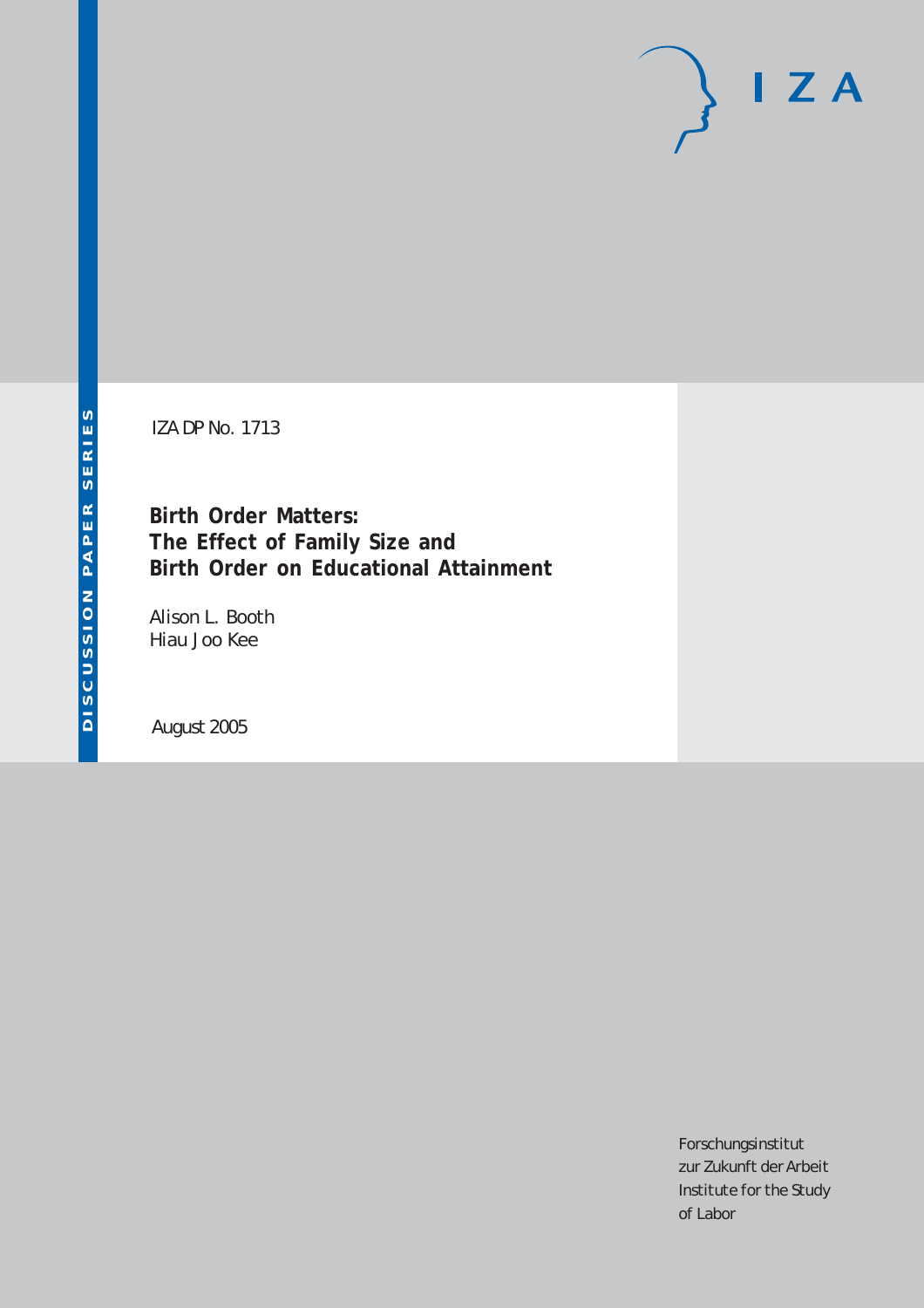# **Birth Order Matters: The Effect of Family Size and Birth Order on Educational Attainment**

# **Alison L. Booth**

*Australian National University and IZA Bonn* 

### **Hiau Joo Kee**

*Australian National University* 

# Discussion Paper No. 1713 August 2005

IZA

P.O. Box 7240 53072 Bonn Germany

Phone: +49-228-3894-0 Fax: +49-228-3894-180 Email: [iza@iza.org](mailto:iza@iza.org)

Any opinions expressed here are those of the author(s) and not those of the institute. Research disseminated by IZA may include views on policy, but the institute itself takes no institutional policy positions.

The Institute for the Study of Labor (IZA) in Bonn is a local and virtual international research center and a place of communication between science, politics and business. IZA is an independent nonprofit company supported by Deutsche Post World Net. The center is associated with the University of Bonn and offers a stimulating research environment through its research networks, research support, and visitors and doctoral programs. IZA engages in (i) original and internationally competitive research in all fields of labor economics, (ii) development of policy concepts, and (iii) dissemination of research results and concepts to the interested public.

IZA Discussion Papers often represent preliminary work and are circulated to encourage discussion. Citation of such a paper should account for its provisional character. A revised version may be available directly from the author.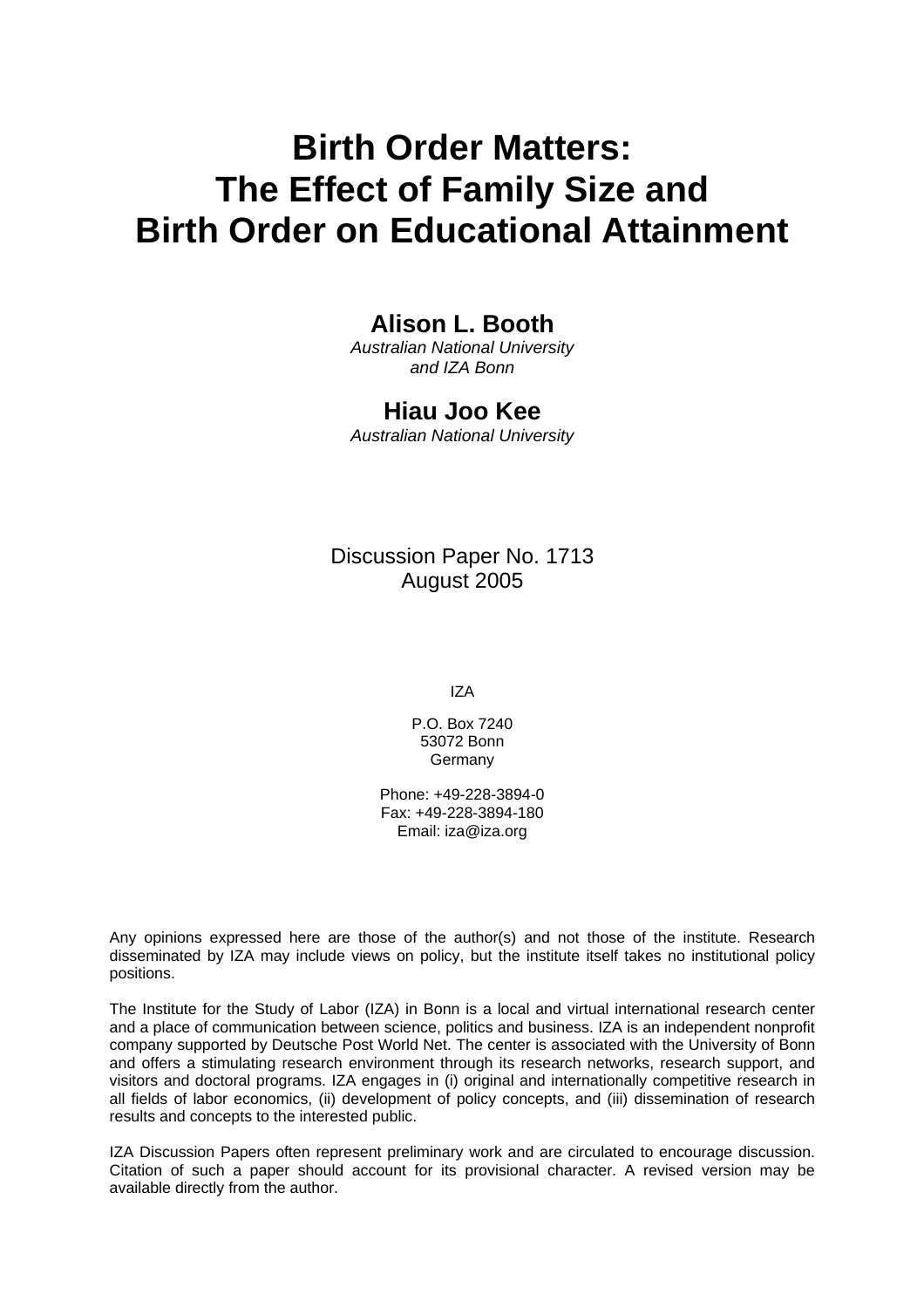IZA Discussion Paper No. 1713 August 2005

# **ABSTRACT**

# **Birth Order Matters: The Effect of Family Size and Birth Order on Educational Attainment**[∗](#page-2-0)

We use unique retrospective family background data from the 2003 British Household Panel Survey to explore the degree to which family size and birth order affect a child's subsequent educational attainment. Theory suggests a trade off between child quantity and 'quality'. Family size might adversely affect the production of child quality within a family. A number of arguments also suggest that siblings are unlikely to receive equal shares of the resources devoted by parents to their children's education. We construct a composite birth order index that effectively purges family size from birth order and use this to test if siblings are assigned equal shares in the family's educational resources. We find that they are not, and that the shares are decreasing with birth order. Controlling for parental family income, parental age at birth and family level attributes, we find that children from larger families have lower levels of education and that there is in addition a separate negative birth order effect. In contrast to Black, Devereux and Kelvanes (2005), the family size effect does not vanish once we control for birth order. Our findings are robust to a number of specification checks.

JEL Classification: I2, J1

Keywords: family size, birth order, education

Corresponding author:

 $\overline{a}$ 

Alison Booth Economics Program, RSSS Coombs Building 9, Fellows Road Australian National University ACT 0200 Australia Email: [alison.booth@anu.edu.au](mailto:alison.booth@anu.edu.au)

<span id="page-2-0"></span><sup>∗</sup> We thank Tim Hatton for very helpful discussions and Margi Wood and Jeta Vedi for data assistance. The data were made available through the UK Data Archive. The data were originally collected by the ESRC Research Centre on Micro-social Change at the University of Essex, now incorporated within the Institute for Social and Economic Research. Neither the original collectors of the data nor the Archive bear any responsibility for the analyses or interpretations presented here.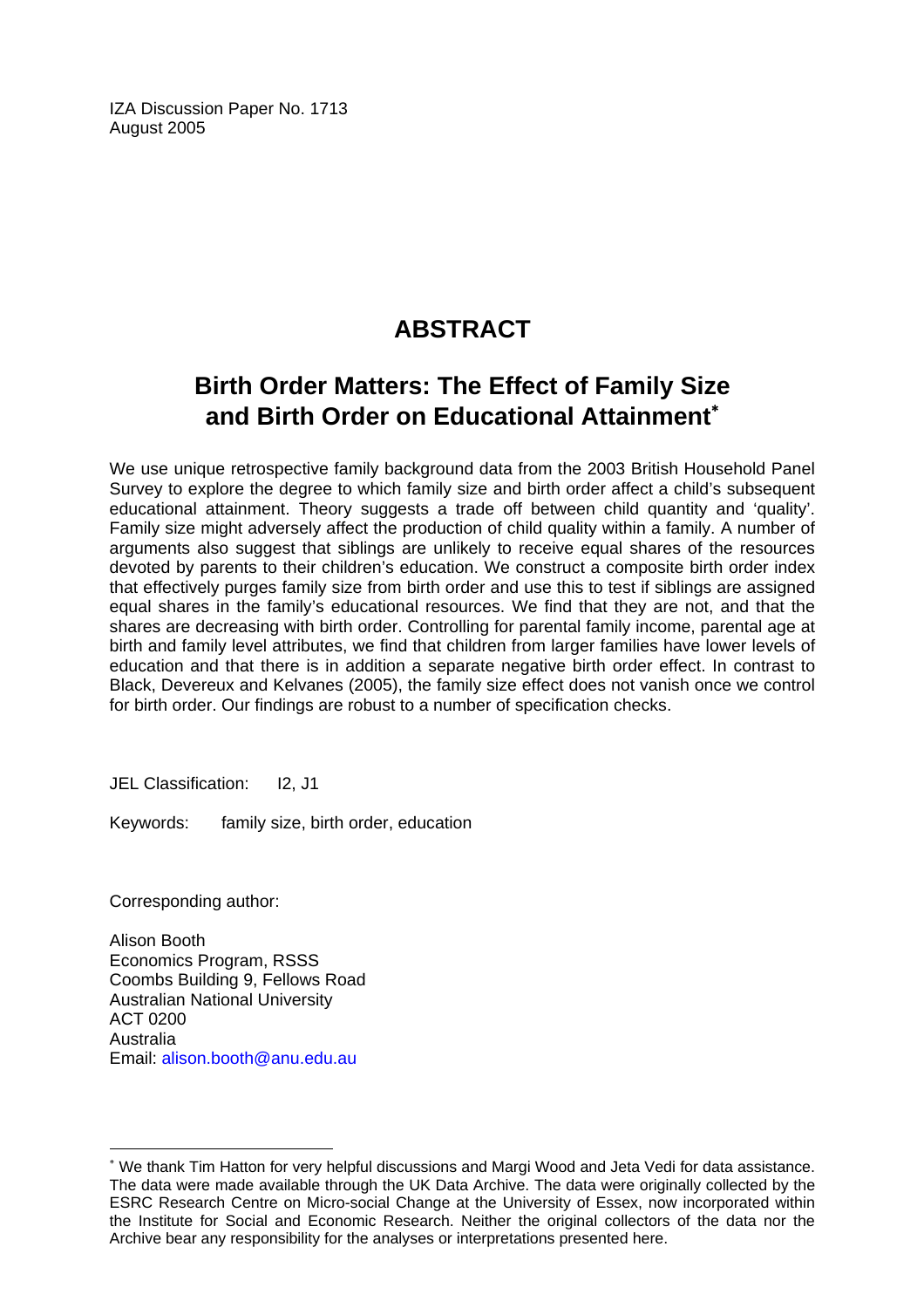### **INTRODUCTION**

The promotion of educational attainment is an important priority of policy makers. The economics of the family suggests that family size can have an important effect on children's educational attainment, and that there is a trade off between child quantity and 'quality' (Becker, 1960; Becker and Lewis, 1973), where child 'quality' is proxied by educational outcomes. A number of arguments also suggest that siblings are unlikely to receive equal shares of the resources devoted by parents to their children's education.

There are various hypotheses in the literature about the impact of birth order. Those predicting negative effects relate to greater parental time endowments for lower birth order children; greater devolvement of responsibility to lower birth order children; and the simple fact that mothers are older when they have higher than lower birth order children. Those hypotheses predicting positive effects of birth order on education are: the growth of family income over the life cycle; the possibility that older siblings may be encouraged to leave school early to assist in providing resources for the younger members of the family; parental child-raising experience that might advantage younger siblings; and finally the possibility that younger children may benefit from time inputs both from parents and older siblings.

A challenge in estimation of birth order and family size effects is that birth order relates to family size. The first born in any family always has a higher probability of being in a small family than those children born later in the birth order. Studies estimating separate birth order and family size effects typically include dummy variables for birth order and a separate continuous variable for family size. But this does not appropriately purge the family size effect from the birth order effect. In this paper we put forward a simple specification of a *birth order index* that improves on the methods used in the literature to date, and which we utilize in our estimation.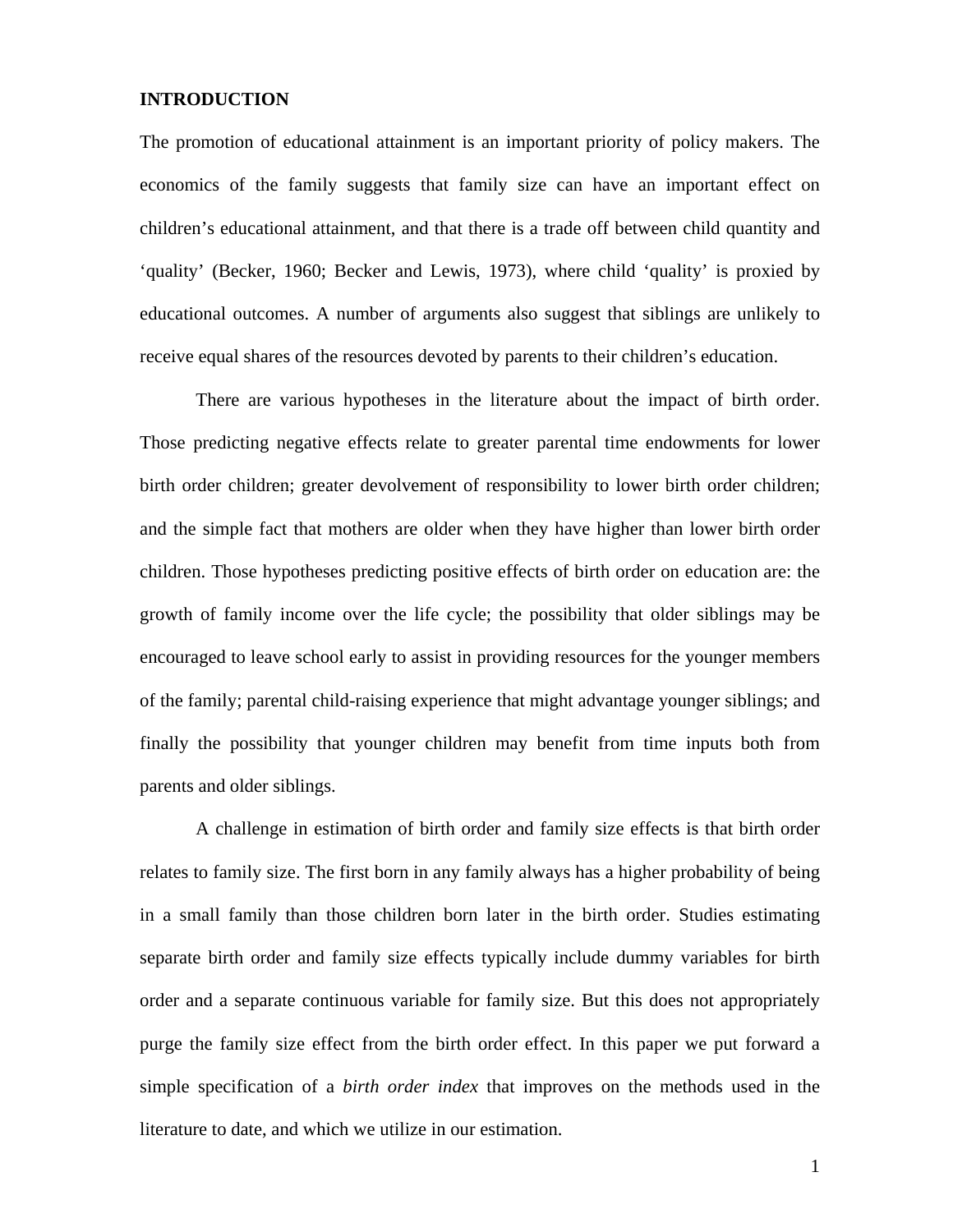We use unique retrospective family background data from the  $13<sup>th</sup>$  wave of the British Household Panel Survey to explore the degree to which family size and birth order affect a child's subsequent educational attainment. We construct a test of whether or not siblings are assigned equal shares in the family's educational resources. We show that they are not, and that the shares are decreasing with birth order. Controlling for parental family income, parental age at birth and family level attributes, we find that children from larger families have lower levels of education and that there is in addition a separate negative birth order effect. Our findings are robust to a number of specification checks. In contrast to Black, Devereux and Kelvanes (2005), the family size effect does not vanish once we control more appropriately for birth order.

There have been many studies estimating the impact of family composition of educational attainment (see Ejrnaes and Portner (2004) and Black *et al* (2005) for recent surveys). These typically do not convincingly disentangle birth order from family size effects, as noted by Hanushek (1992). Recently, Black *et al* (2005) used data for the entire Norwegian population to estimate the impact of family size and birth order on education, employing dummy variables for birth order. They found that their negative correlation between family size and children's educational attainment became negligible once they included dummy variable indicators for birth order. $<sup>2</sup>$  $<sup>2</sup>$  $<sup>2</sup>$  This finding was robust to the use of</sup> twin births as an instrument for family size (twins being an exogenous variation in family size). There is, to our knowledge, only one similar study for Britain. Iacavou (2001) used the National Child Development Study, a longitudinal study of all children born in the first week of March 1958, in order to estimate the impact of family composition on educational attainment up to age 23. She finds a statistically significant negative correlation between educational attainment on the one hand and higher birth order and larger family size on the

 $\overline{a}$ 

<span id="page-4-0"></span> $2$  Thus their birth order effects are not purged of family size effects.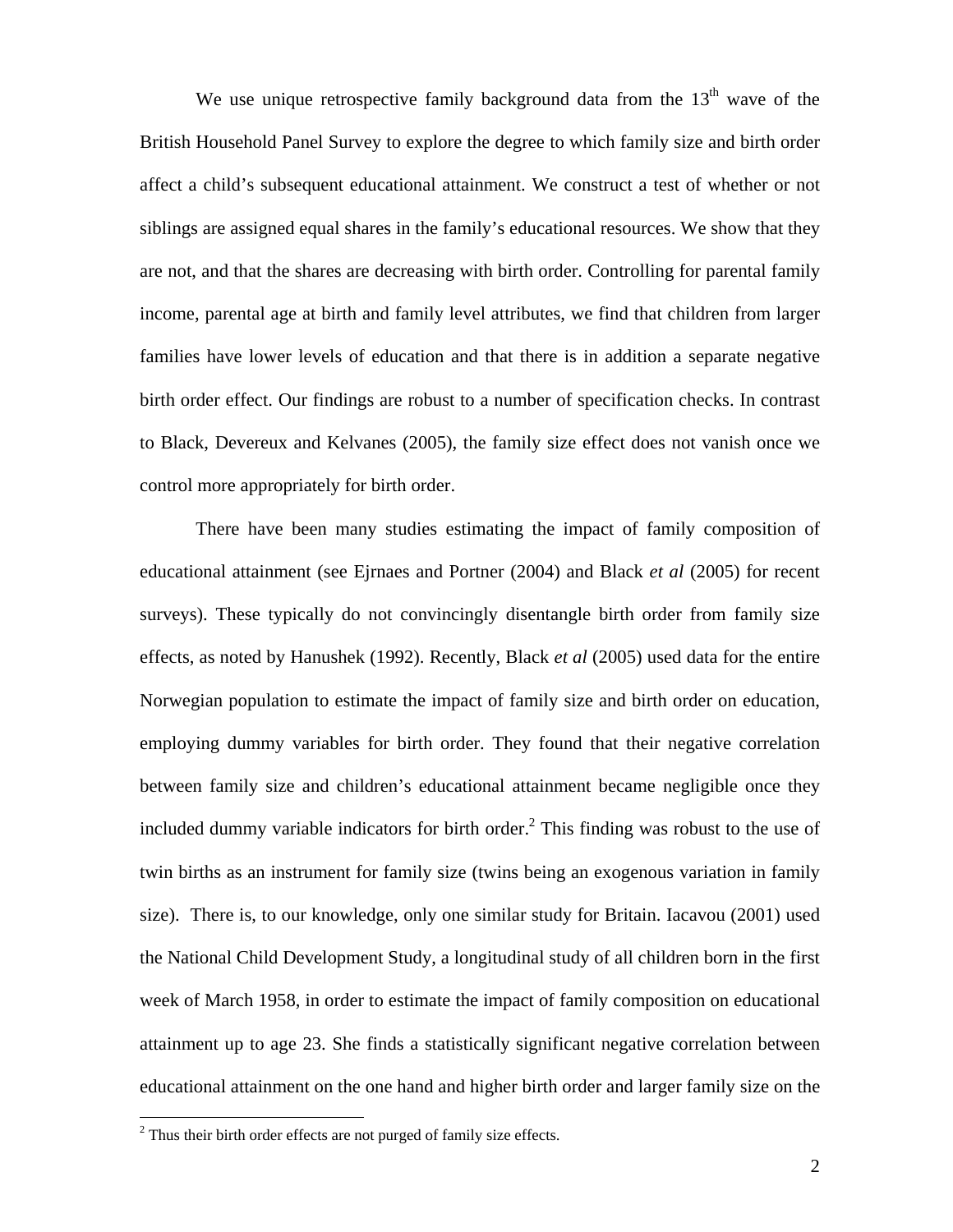other. She disentangles birth order effects from family size to some degree by using dummy variables picking up a variety of family patterns.<sup>[3](#page-5-0)</sup> We build on and, we believe, significantly improve this approach by constructing a composite birth order index that effectively purges family size from birth order, as will be explained in Section IV.1 below.

The rest of our paper is set out as follows. In Section II we summarize the main hypotheses about the impact of family size and birth order on children's education. Section III describes the data and the explanatory variables, while an appendix provides more details of the British educational system. Section IV outlines the test and presents the main estimates. Section V discusses the results of a number of robustness checks. The final section concludes.

### **II. BACKGROUND**

 $\overline{a}$ 

There are a number of hypotheses suggesting that family size and birth order might affect educational investments, even apart from income effects. For a given level of parental income, family size is likely to reduce the per capita resources that can be spent on educational investments. But the shares of family resources that each child will receive are likely to differ across birth order for a number of reasons. First, given that parents have a fixed time endowment, the first born will receive a greater time endowment than subsequent children who have to compete for parental attention. To the extent that greater parental time inputs translate into higher educational achievement, first born children may fare better than subsequent children. However this argument also serves to emphasise the role of gaps between children; if children are widely spaced, then the last born child might benefit more as older children leave the family nest or through the expansion of time

<span id="page-5-0"></span> $3$  Iacavou (2001) included dummy variables for the younger of 2 kids, the middle of 3 kids, the younger of 3 kids, the middle of 4 kids, the youngest of 4 kids, the middle of 5 kids, the youngest of 5 kids, the middle of 6+ kids, and the youngest of 6+ kids.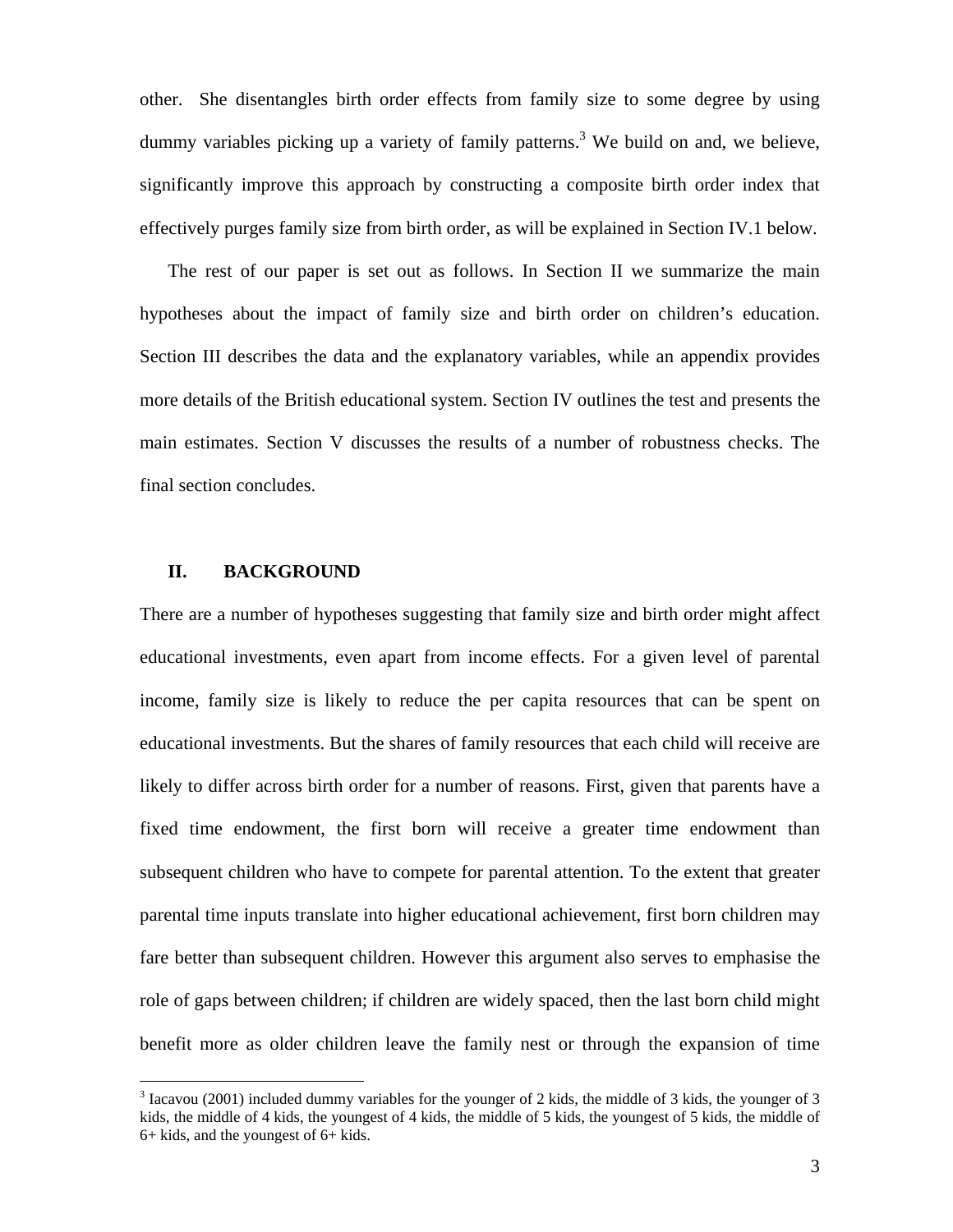inputs as both parents and older siblings spend time with the last born child (Behrman and Taubman, 1986; Birdsall, 1991; Hanushek, 1992).

Life cycle effects can also matter. If parents are young at first birth they may also be poorer than they will be later in the life cycle, and hence resources might be lower for first born children of young – and possibly immature – parents. Hence younger siblings might benefit through the growth of family income over the life cycle (Parish and Willis, 1993).

Other factors can also work in both directions. If older children are expected to assume more responsibility in assisting with younger siblings, this training may assist in making them perform more responsibly at school and become higher achievers. On the other hand, older siblings may be encouraged to leave school early to assist in providing resources for the family, thereby giving an advantage to later birth order siblings with respect to educational attainment.

Biological factors may also matter. By definition, mothers having higher birth order children are older than when they have lower birth order children. To the extent that older mothers have lower birth weight children and birth weight is correlated with ability and/or access to resources, then later children may fare worse.<sup>[4](#page-6-0)</sup> But on the other hand parents may learn with practice and experience, and hence later children might be advantaged relative to earlier ones. Finally cultural and legal factors may also play a part. If there is land or an estate to be passed on and inheritance customs favour the first born, parents may choose to invest more in the formal education of subsequent children to compensate.<sup>[5](#page-6-1)</sup>

 $\overline{a}$ 

<span id="page-6-0"></span><sup>&</sup>lt;sup>4</sup> There is clearly a need to disentangle birth order effects from parental cohort effects. Some mothers have their first born when they are teenagers whereas others have their first birth in their late thirties. As we discuss later, these maternal age differences might translate into different inputs of time, energy and experience, which may affect children's educational attainment quite distinctly from birth order effects.

<span id="page-6-1"></span> $<sup>5</sup>$  Ejrnaes and Portner (2004) hypothesise that parental fertility choices induce a birth order effect quite</sup> separate from the above hypotheses, owing to an optimal stopping calculus based on heterogeneity in degrees of parental inequality aversion.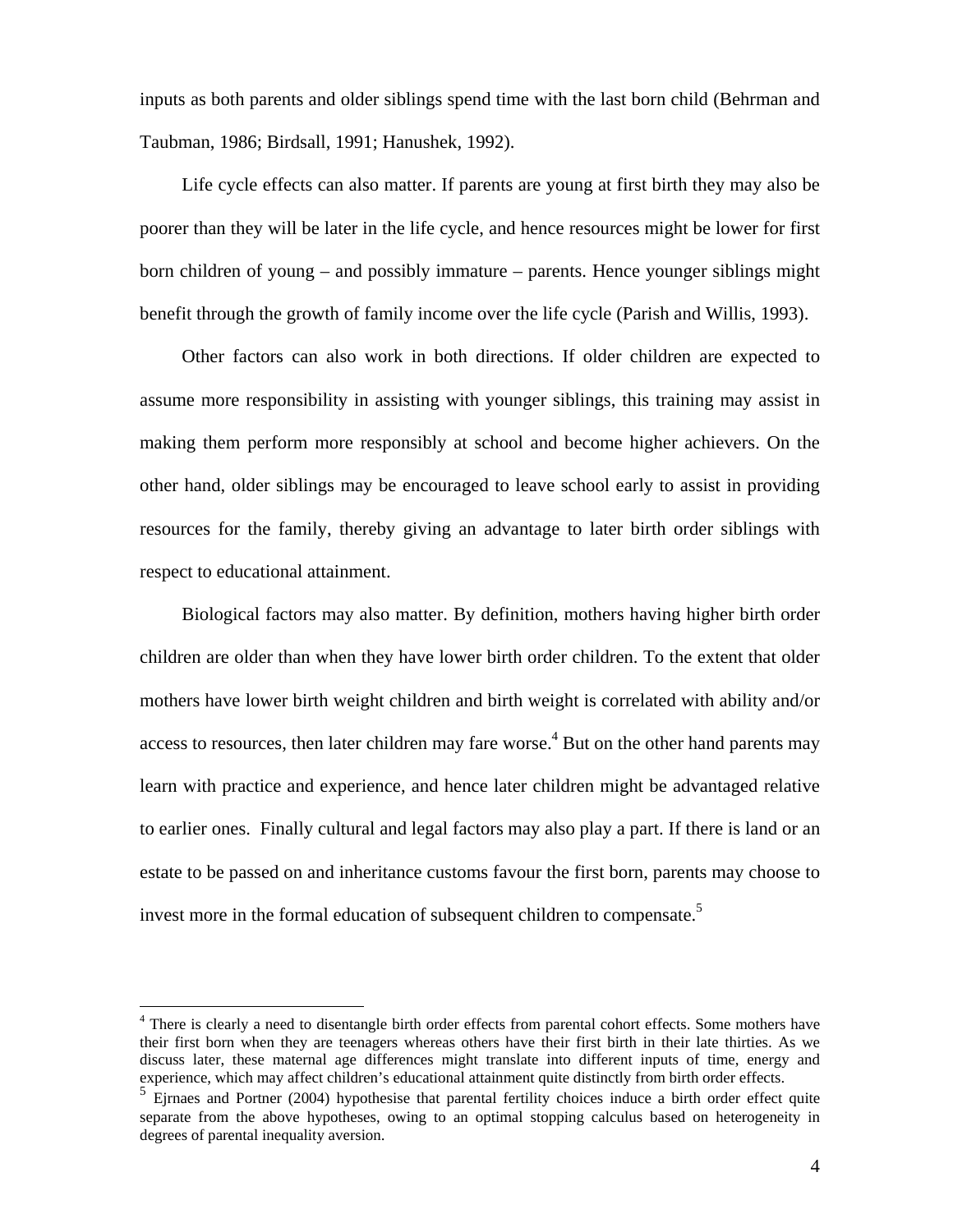In summary, we would *a priori* expect family size to have a negative effect on educational attainment, as found in the bulk of the literature. *A priori* birth order might have a positive or a negative effect, depending on the degree to which the various influences outlined above affect children who are otherwise similar. Ultimately it is an empirical question as to which dominates. We might also expect birth order effects on education to vary across countries depending on their stages of development, their patterns of birth spacing and fertility, and their inheritance practices.<sup>[6](#page-7-0)</sup> And our analysis does indeed suggest that British family size and birth order effects on education are different from those found in Norway by Black et al (2005).

### **III. THE DATA AND VARIABLES**

 $\overline{a}$ 

Our data source is wave 13 of the British Household Panel Survey (BHPS), conducted in 2003-4. The BHPS is a nationally representative random-sample survey of private households in Britain. Although limited information on family background was collected in earlier waves, the questionnaire was expanded in the  $13<sup>th</sup>$  wave to elicit additional information about family and parental background, and the childhood home. Of particular interest are the new variables about sibling numbers and birth order. We use these to investigate the degree to which family size and birth order within the family affect an individual's subsequent educational attainment.<sup>7</sup> Other family background variables allow us to control for family-level heterogeneity.

<span id="page-7-0"></span><sup>&</sup>lt;sup>6</sup> Capital market imperfections may affect family resources devoted to education. In Britain primary and secondary schooling is paid for by the state and a grants and loans system is in place for higher education (although not further education). British children are thus more likely to become independent from their parents and their educational choices might be less constrained by parental resources and birth order than in developing countries without such a long-established system of subsidized education. 7

<span id="page-7-1"></span>These variables are retrospective and with retrospective data there are always issues about potential recall error. However, the variables in which we are interested relate to attributes that are unlikely to be forgotten; it is hard to imagine that anyone within our sample of interest – 28-55 year olds – would be likely to forget the number of siblings or their own birth order.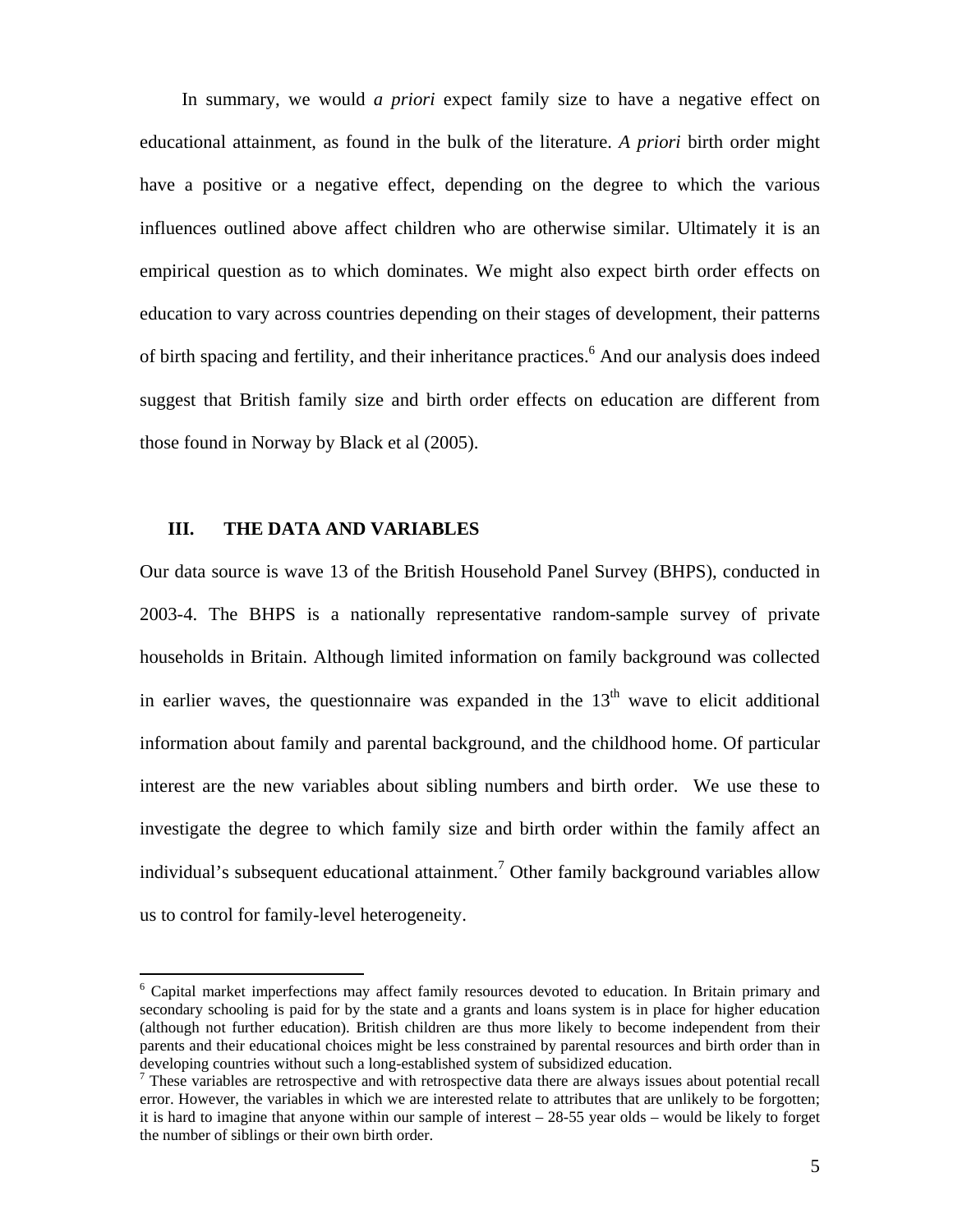### *Highest educational qualifications*

The BHPS reports each individual's highest educational qualification and not years of education.<sup>[8](#page-8-0)</sup> The dependent variable for most of the analysis reported in this paper is an indicator comprising six ordered categories, ranging from highest educational level to the lowest. The proportions of our estimating sub sample falling into each group are given in Table 1.<sup>[9](#page-8-1)</sup> Appendix A provides a brief summary of the British educational system. School is compulsory between the ages of 5 and 16 and is free. Schooling beyond that can continue for two more years in secondary schools, or be more vocationally based in the further education sector, or can – beyond the age of 18 – take place in universities.

### *Family Size and Birth Order*

 $\overline{a}$ 

Respondents in wave 13 were asked (question D108): "How many brothers and sisters have you ever had?" This was immediately followed by the question: "So including yourself, there were (D108+1) children in your family?" We used this information to construct a variable for the total number of children in the family. The next question asked "Where were you born in relation to your brother(s) and sister(s), that is, were you the first, second, third or subsequent child?" There followed a list of up to 10 possibilities, with the  $10<sup>th</sup>$  top-coded as "tenth (or later)." We used responses to this question to

<span id="page-8-0"></span><sup>&</sup>lt;sup>8</sup> We also impute average years of schooling for each highest educational qualification and use the log of this as the dependent variable when undertaking some robustness checks of our main results.<br><sup>9</sup> The highest educational attainment measure is ordered as follows: (1) No defined qualification; (2)

<span id="page-8-1"></span>Vocational or low-level academic qualification(s) (eg. commercial or clerical qualifications, CSE grades 2-5, apprenticeship); (3) One or more Ordinary level or equivalent qualifications taken at age 16 at end of compulsory schooling (and forming the selection mechanism into Advanced-level courses); (4) One or more Advanced level qualifications (or equivalent) representing university entrance-level qualification typically taken at age 18; (5) Teaching, nursing or other higher qualifications (eg. technical, professional qualifications); (6) University first or higher degree.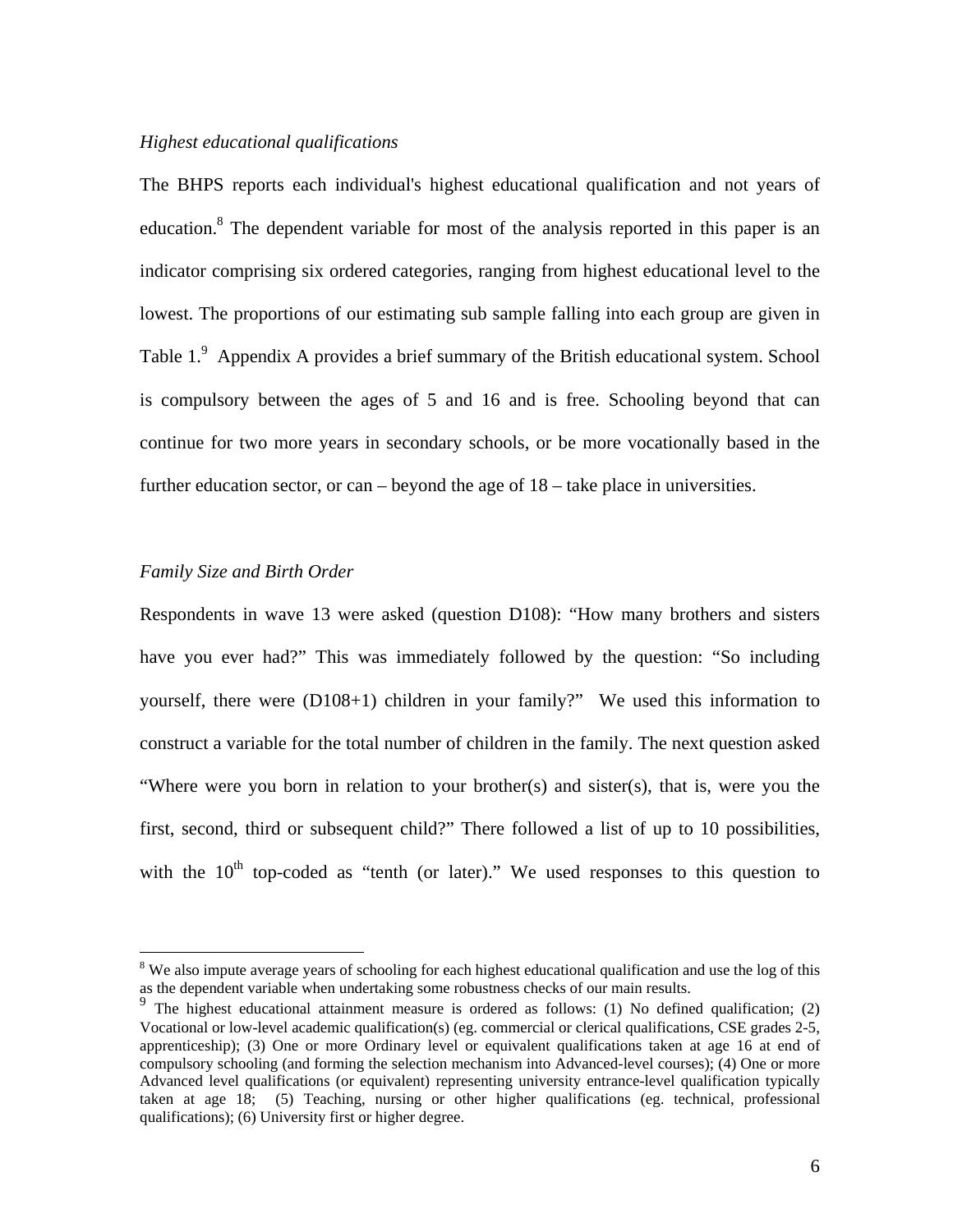construct a variable for respondent's birth order, which we then converted into a birth order index, as will be described below.

### *Heterogeneity across Families*

 $\overline{a}$ 

Since the wave 13 data are cross-sectional, albeit with a longitudinal element, we do not use panel techniques. But wave 13 of the BHPS does provide unique information about family attributes that allows us to control for family-specific heterogeneity. The presence of books in the parental home when the respondent was a child forms a proxy for familyspecific attitudes to education. Households with many books are likely to have a more positive attitude to learning through the written word than are households with few or no books.<sup>10</sup> We proxy parental wealth by dummy variables taking the value one if the mother had a university degree or a teaching, nursing or other higher qualifications, and zero otherwise, and likewise for the father. We also use a dummy variable indicating whether or not the mother worked when the respondent was aged 14 as a proxy for available maternal time and parental wealth. Area-specific factors are captured by a set of variables indicating the type of area in which the family mostly lived when the respondent was a child. $11$ 

Section II summarised hypotheses advanced in the literature suggesting that parental age at first birth matters for children's educational attainment. Children born to younger parents – controlling for family income, family size and birth order - might have different educational opportunities. On the one hand, younger parents may be less patient,

<span id="page-9-0"></span> $10$  Respondents were asked: "Thinking about the time from when you were a baby until the age of ten, which of the following statements best describes your family home: There were a lot of books in the house; There were quite a few books in the house; There were not very many books in the house; Don't know." We constructed dummy variables for "a lot of books in the house" and "quite a few books in the house". The base in the regressions is "not many books in the house".<br><sup>11</sup> The precise question about area of residence was: "Please look at this card and tell me which best

<span id="page-9-1"></span>describes the type of area you mostly lived in from when you were a baby to 15 years." Responses are described in Appendix Table A.1. The base for the regressions is "lived in a suburban area".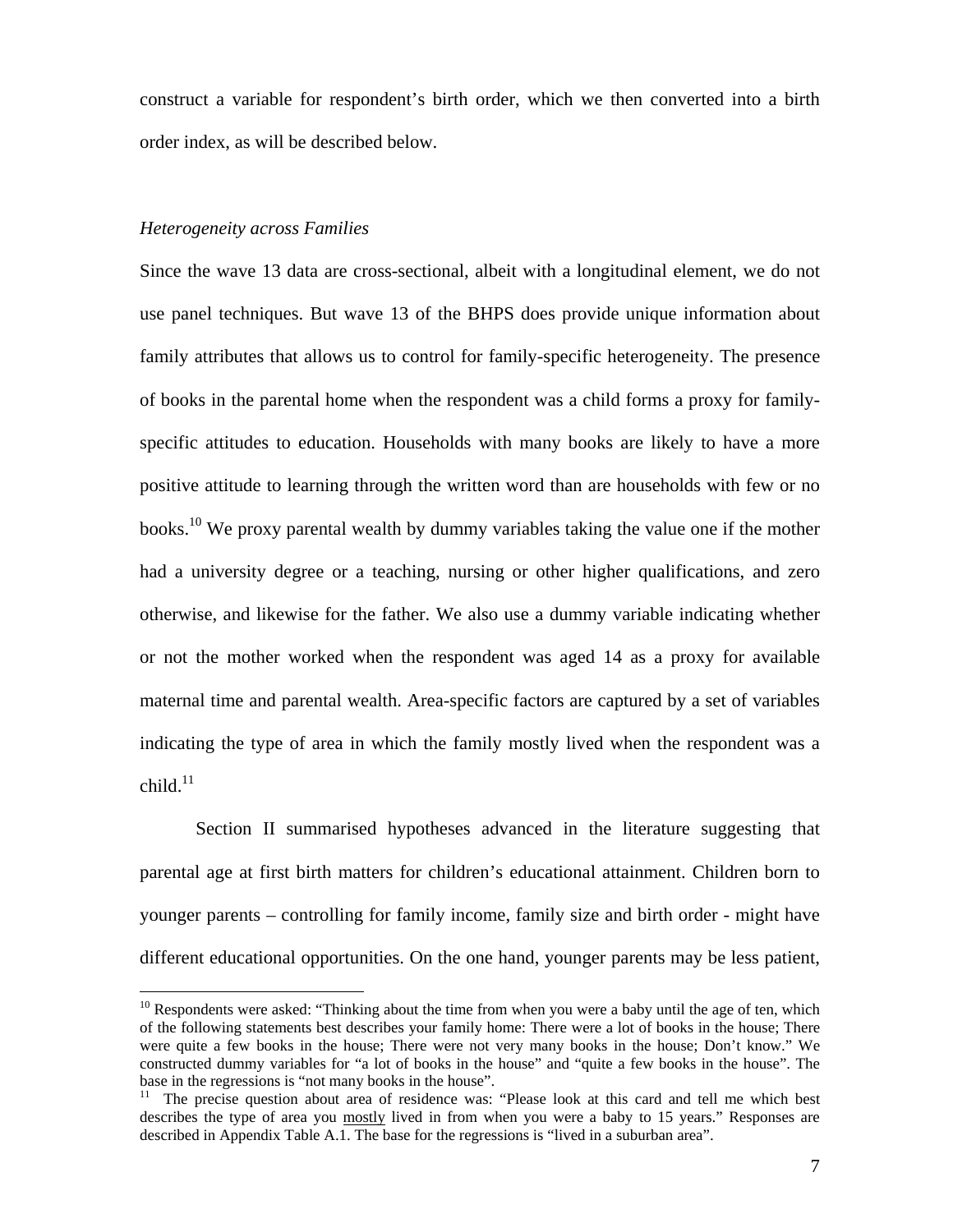less experienced, and less willing to give up career or social concerns to spend the time with children that might develop their learning potential. But on the other hand, younger parents might not only have higher birth weight children but also have more energy and a greater willingness to spend quality time with their children, time that might enhance their learning. The  $13<sup>th</sup>$  wave of the BHPS asks about the age of each of the parents when the child was born. Thus we are able to include age cohort dummies for each parent.

### *Estimating Subsample*

Our estimating sub-sample consists of 7,510 individuals (3,435 men and 4,075 women) aged between 28 and 55 years, and with valid information on the three main variables (education, family size and birth order). We excluded from the sample individuals aged less than 28 in order to ensure that respondents had completed their education. We also dropped seven cases whose mothers were still potentially fertile at the interview date, in order to ensure that birth order was complete from the mother's perspective.<sup>12</sup>

Table 1 gives the means of the variables used in our analysis, with a brief description of each. Thus of our estimating sample, 24.5% are between the ages of 28 and 34, 40% are 35 to 44, and 35% are between 45 and 55 years. The sample is 54.3% female, 18% has a degree or above, and the average number of years of education is 13. The mean number of children is 3.45 and the standard deviation is 1.95. First born children account for 21.7% of the sample, second born 29.8%, third born 15.4%, fourth born 6.8%, fifth born 3.5% and the remainder are as shown in the table. Note that the first born comprise 1,130 men and 1,251 women and thus males outnumber females in this group.  $\overline{a}$ 

<span id="page-10-0"></span> $12$  These seven cases were individuals whose mothers were aged less than 45 at the interview date. Of course there might still be subsequent births of half brothers and sisters if the father has re-partnered, but we cannot do anything about this possibility. However we do control for parental birth cohorts in addition to child cohorts. This is potentially important since – controlling for child cohort - the parents of first-born children are likely to be younger than parents of third or fourth born.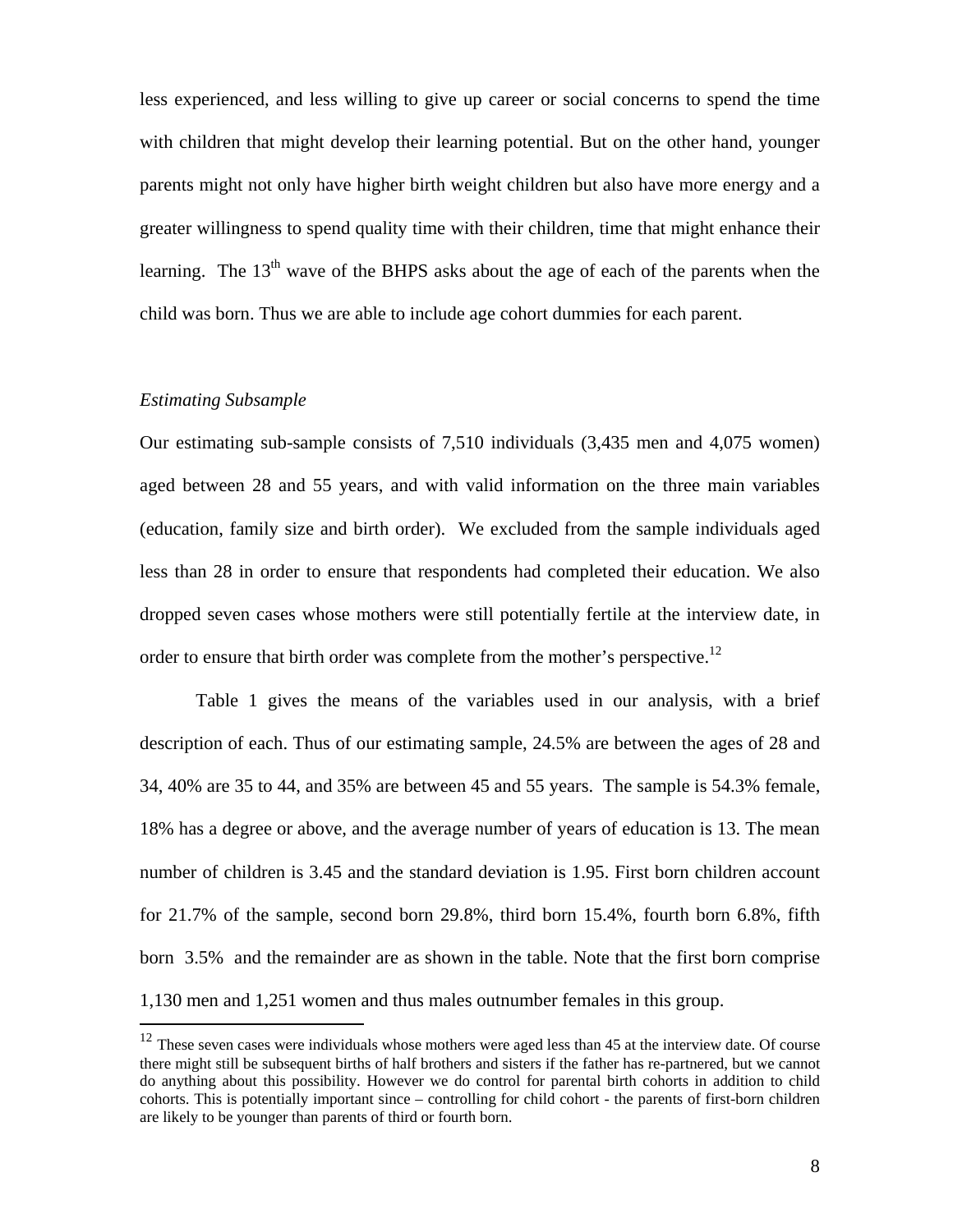Table 2 cross-tabulates the number of children (including the respondent) by the respondent's highest educational qualification, while Table 3 cross-tabulates the child's birth order by the respondent's highest educational qualification. The figures in parentheses in the tables give the column percentages. The mean family size (including the respondent) is 3.45 while the median family size (including the respondent) is two children. The mean educational level is one or more O levels, while the median educational level is 'other higher qualification'.

The first column of Table 2 shows educational attainment in one-child families, and shows that just under 10% of children from one-child families had no qualification, 10% had Vocational or low-level academic qualification(s); 21% had one or more Olevels; 10% had one or more A-levels; just over 37% had other higher qualifications, and 16% have degree or above. The second column shows highest educational achievement in two child families, the median family type for our sample. This family type has the largest percentage – 24% - of any family type with a degree or above, followed by 19% for the three-child family (compared with 16% for the one child family).

There are two main points to draw from inspection of the cross-tabulations in Table 2. First, larger families are relatively rare in Britain. Second, education achievement is typically declining in family size. In sum, Table 2 suggests a tradeoff to "quality" as measured by education achievement and quantity as measured by family size, as first suggested by Becker (1960). It remains to be seen in subsequent sections of this paper if this remains the case after controlling for other important education-enhancing variables.

Table 3 cross-tabulates the child's birth order by the respondent's highest educational qualification. It shows that 16% of only children have a degree or above, compared with 23% of the first born.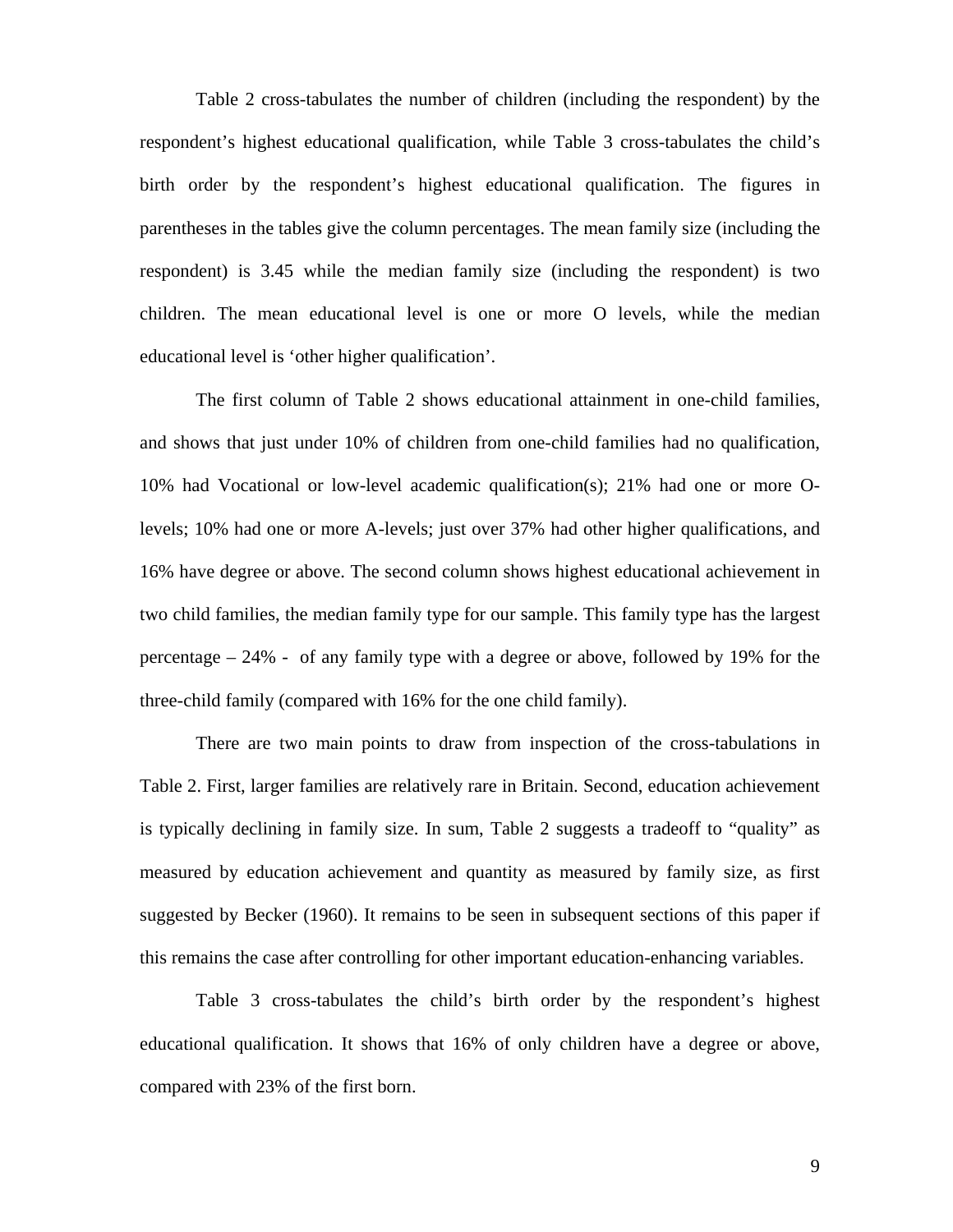Tables 4 and 5 present respondent's parents educational qualification by total number of children (including respondent) in the family. By comparing Table 4 to Table 5, notice that respondent's fathers are better educated than mothers. Furthermore, Tables 4 and 5 suggest that highly educated parents tend to have lower fertility. Notice also that, of children from 4-child families, some 46% have fathers who left school with no qualifications while 61% had mothers leaving school with no qualifications. In contrast, of children from 2-child families, only 34% have fathers who left school with no qualifications while 38% had mothers leaving school with no qualifications.

### **IV. THE ESTIMATES**

### **IV.1. Specifying a Birth Order Index**

A challenge in estimation of birth order and family size effects is that birth order is related to family size. The first born in any family always has a higher probability of being in a small family than those children born later in the birth order. And conversely, the last born has a higher probability of being in a large family than the first born. Studies estimating separate birth order and family size effects typically include dummy variables for birth order and a separate continuous variable for family size, but this does not appropriately purge the family size effect from the birth order effect. Below we put forward a simple specification that improves on the methods used in the literature to date, and which we subsequently utilize in our estimation.

Suppose *W* denotes total family resources available for investment in all the siblings' education, *N* is total number of siblings in the respondent's family including the respondent,  $\phi$  is the absolute birth order of the respondent and *A* denotes average birth order in each family. Thus the absolute birth order variable  $\phi$  takes the value 1 for the first born, 2 for the  $2^{nd}$  born, and so on, up to a top value of 10 for the  $10^{th}$  born and above.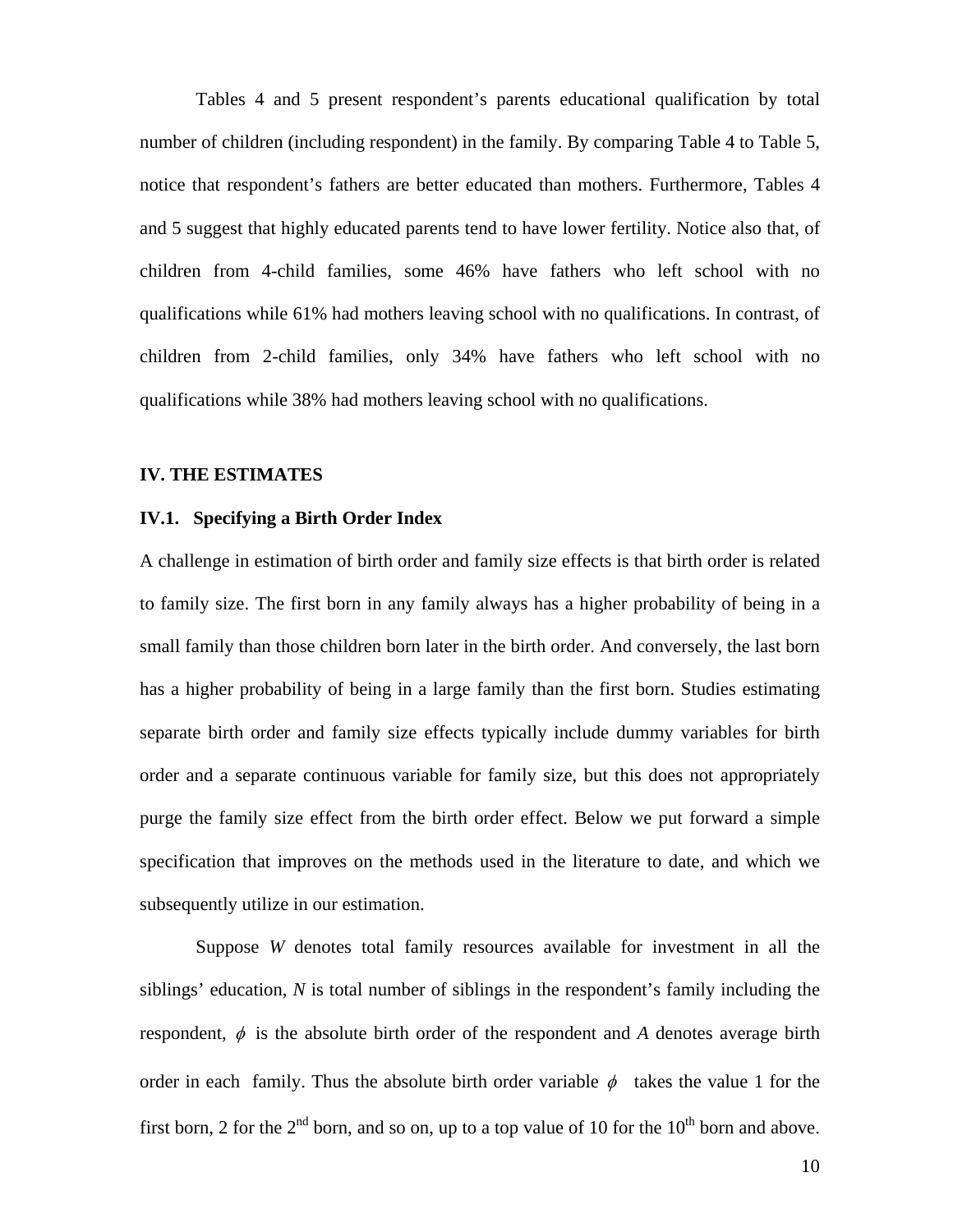"Only" children are assigned the same birth order as first born children. Average birth order *A* is calculated as  $(N+1)/2$  and is clearly increasing in family size and bounded between 1 and  $5.5^{13}$ 

If siblings were assigned equal shares in the family's educational resources, then the amount available for each sibling's education would be *W/N.* However, as noted earlier, there are a number of arguments in the literature suggesting that equal shares are unlikely. For this reason we wish to introduce a *birth order index* to capture the fact that resources assigned to siblings of different birth order may be different. Let *B* denote this index, where  $B = \phi/A$ ; that is, *B* is the ratio of the respondent's birth order to the average birth order of her family and for our data  $B \in (0.18, 1.82)$ . <sup>14</sup> Importantly, notice that, by construction, the within-family mean of *B*=1 is the same across all family types. Thus *B*=1 represents both the within-family and across family mean. Deflating birth order  $\phi$  by average birth order within the family *A* ensures that our constructed birth order index *B* is independent of family size.

Let an individual's educational level be denoted as *E*. Suppose that a child's education is affected by per-sibling family resources  $(W_k / N_k)$  weighted by the birth order index  $B_i^{\beta}$  determining the share given to each child, such that

$$
E_i = \left[ (W_{ik} / N_{ik}) B_i^{\beta} \right]^{\alpha} \tag{1}
$$

 $\overline{a}$ 

<span id="page-13-0"></span><sup>&</sup>lt;sup>13</sup> For a one-child family, average birth order  $A = 1$ , for a 2-child family,  $A = 1.5$ , for a 3-child family  $A =$ (3+1)/2=2, and so on, up to a total value for the 10-child family of  $A = (10+1)/2=5.5$ .<br><sup>14</sup> To illustrate, consider four family types: 1-child, 2-child, 3-child and 10-child. For the only child from a

<span id="page-13-1"></span>one-child family,  $B_{11}=1$ , where the first subscript denotes birth order and the second family size. Now consider the first born child from a 2-child family. Her index is  $B_{12}=1/1.5=0.666$ . For the 2<sup>nd</sup> born child,  $B_{22}=2/1.5=1.333$ . Next, take a 3-child family. The first born has  $B_{13}=0.5$ , the 2<sup>nd</sup> born has  $B_{23}=1$ , while the  $3^{r\bar{d}}$  born has  $B_{33}=3/2=1.5$ . Finally, consider a 10-child family. Here the first born has  $B_{1,10}=1/(5.5)=0.182$ , the  $2^{nd}$  born has  $B_{2,10}=2/(5.5)=0.364$ , the 3<sup>rd</sup> born has  $B_{3,10}=3/(5.5)=0.545$ , the 9<sup>th</sup> born has  $B_{9,10} = 9/(5.5) = 1.636$ , while the 10<sup>th</sup> born has  $B_{10,10} = 10/(5.5) = 1.818$ .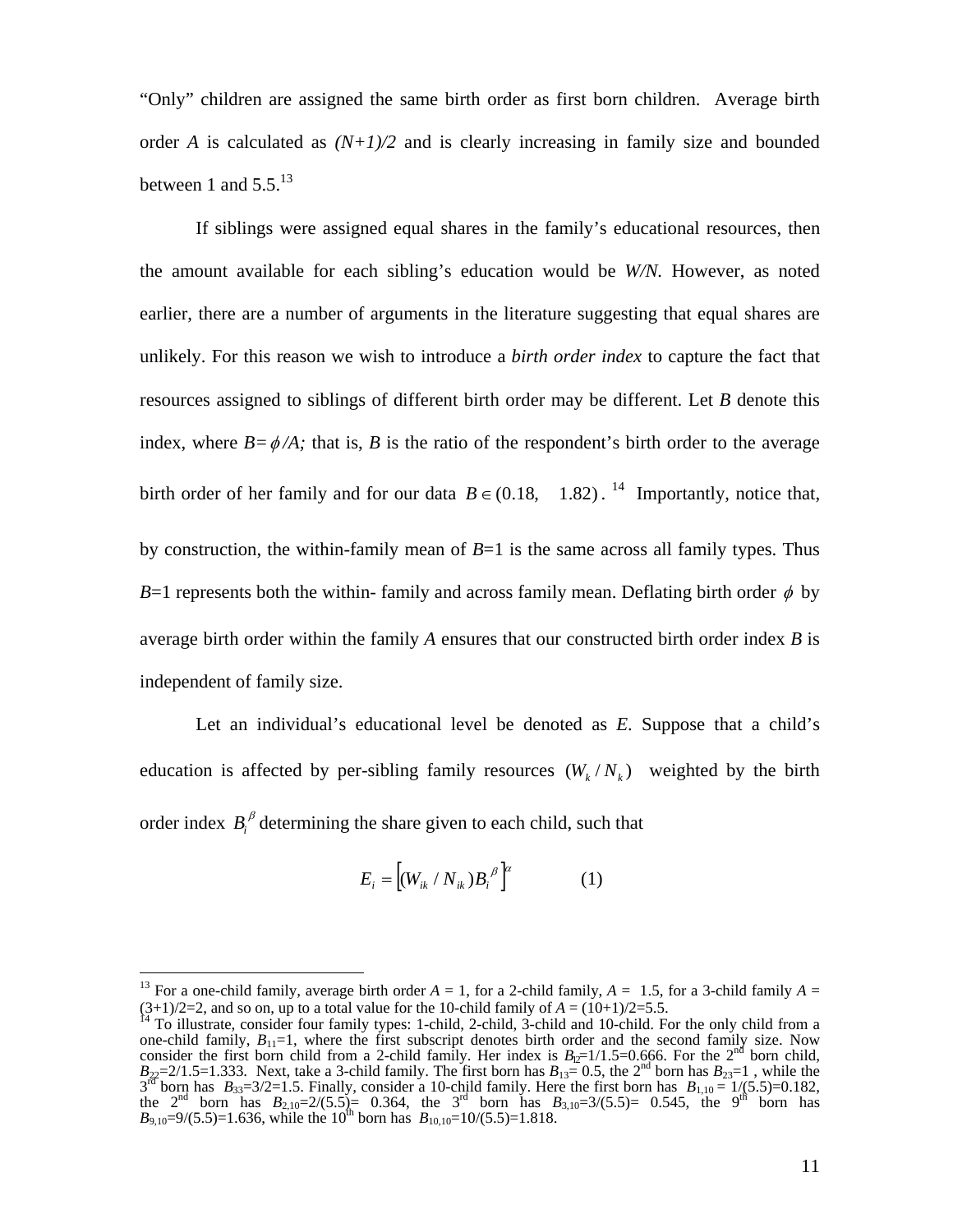where the subscript *k* denotes the *k-th* family,  $k=1,...,K$  and the subscript *i* denotes the individual child, *i=1,…,N.* Notice that this specification nests within it the possibility of equal shares since, if  $\beta = 0$ ,  $E_i = (W_{ik}/N_{ik})^{\alpha}$  and resources are shared equally between siblings regardless of birth order. However if  $\beta < 0$ , the first born sibling will receive a greater share than subsequent children, while if  $\beta > 0$ , the last born sibling will receive a greater share than earlier children. Of course, this specification does impose the restriction that the sharing rule is monotonic.<sup>15</sup> Below we relax this restriction and allow the sharing rule to be non-monotonic.

Taking natural logs of the right hand side of (1) we obtain

$$
\alpha \ ln(W_i/N_i) + \alpha \beta \ ln B_i
$$

Since we do not have a measure of family wealth when the respondent was living at home, we instead use whether or not the father and mother each had a degree as a proxy for family wealth, and also whether or not the mother was in work when the child was 14. So our estimating specification will be

$$
ln E_i = x_i' \beta + \alpha n_i + \alpha \beta b_i + \varepsilon_i \qquad (2)
$$

where included in the *x* vector are the demographics (age cohorts, gender dummy, ethnic background dummies) plus family resources variables, and note that *n=lnN* and *b=lnB*. The sign of  $\alpha$  is expected to be negative and the sign of  $\beta$  will be revealed by the data and will tell us whether shares are larger for children born earlier or later in the birth ordering. We estimate two broad variants of (2) - first an ordered probit of highest educational attainment, and second, OLS estimates of the natural logarithm of years of education.

 $\overline{a}$ 

<span id="page-14-0"></span><sup>&</sup>lt;sup>15</sup> For example in a 3-children family with  $\beta$ <0, the first born will receive the biggest share, the 2<sup>nd</sup> born the 2nd biggest share, and the 3rd born the smallest share. If *β*>0, the ordering is reversed.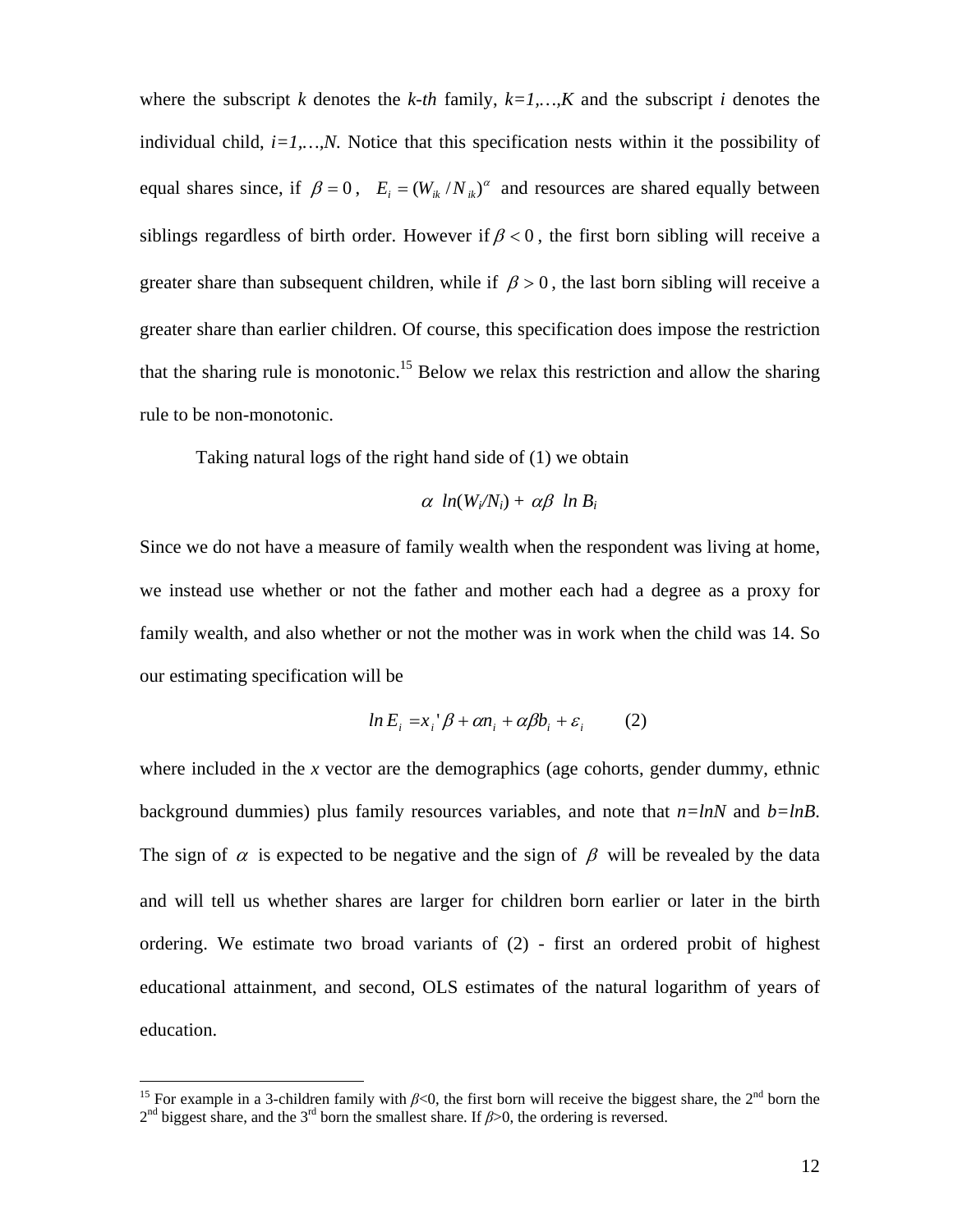However it is possible that the sharing rule is non-monotonic, and in this case estimation of a functional form such as that implied by (1) may be inappropriate. To test for this, we wish to estimate a more flexible functional form. We do this by dropping from our estimating subsample all those children who are from an only child family. We then include, instead of the birth order index *lnB*, two dummy variables, which we denote by  $D_1$  and  $D_2$ . The first,  $D_1$ , takes the value one for all individuals whose birth order index  $B<0.8$  and zero otherwise. The second dummy,  $D_2$ , takes the value one for all individuals whose birth order index  $B > 1.2$ , and zero otherwise. Thus the base group is the middle child in an odd-numbered family and the two middle children in an even-numbered family (except for the 2-child family in which there is no child in the base group). A simple test of the monotonic specification is that  $\gamma_1$  and  $\gamma_2$  in the following equation are of opposite sign:

$$
\ln E_i = x_i' \beta + \alpha n_i + \gamma_1 D_1 + \gamma_2 D_{2i} + \varepsilon_i \tag{3}
$$

### **IV.2. The Initial Estimates**

Table 6 presents estimated coefficients from an ordered probit of educational attainment, where the dependent variable is categorical (1 denotes the lowest educational category and 6 denotes the highest). The means for each level of education are given in Table 1. We present four specifications in Table 6. Specification [1] does not include any family composition variables, while Specification [2] adds in the log of family size. Specification [3] estimates equation (2) above, and thus includes both family size and the birth order index. Specification [4] re-estimates [3] over a sub-sample excluding all those respondents from only-child families. All four specifications include dummy variables for the child's age cohort (with the base being 28-34 years old), female, parental family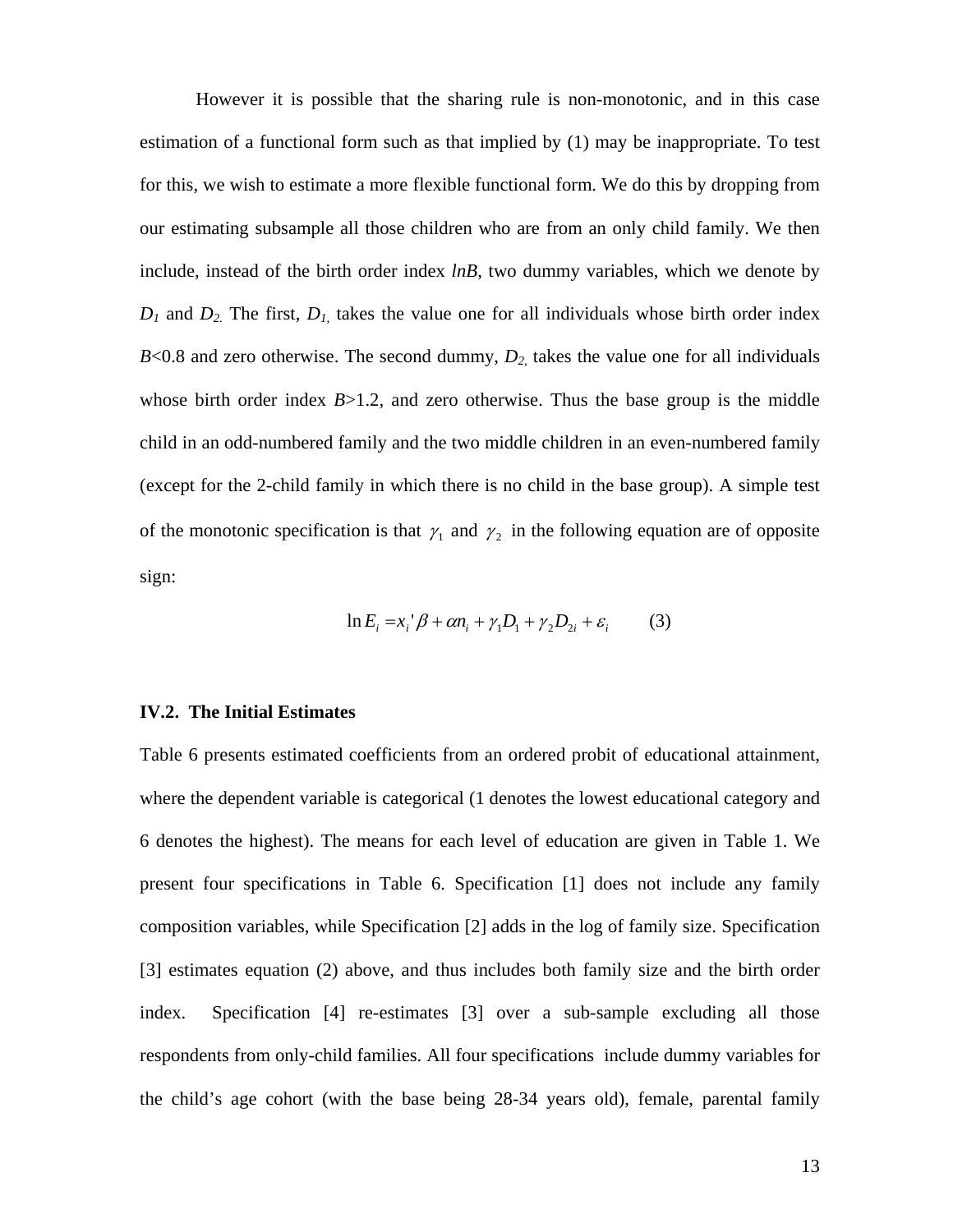resources (father had a degree; mother had a degree, whether or not mother worked when child was aged 14) and eight additional dummy variables representing the ages of the mother and father respectively at the child's birth. Also included is a set of variables picking up family level attributes (presence of books when the child was young and area of the parental home). $^{16}$ 

Some mothers have their first born when they are teenagers whereas others have their first birth in their late thirties. And these maternal age differences might translate into different inputs of time, energy and experience, which may affect children's educational attainment quite distinctly from birth order effects. The inclusion of parental age cohorts at child's birth allows us to investigate this issue. We find in Specification [1] in Table 6 that these parental age cohort variables are individually and jointly statistically significant. Relative to the base group of mothers or fathers aged less than 21 at the child's birth, children whose parents were older at their birth have increasingly higher levels of educational attainment.

The estimates show that the child's educational attainment is declining with age. The fact that younger cohorts have higher educational attainment is expected, owing to the relatively recent expansion of education in Britain. Note that the cohort effects are also likely to capture some family size effects if families in Britain have become smaller over time. But the age cohorts should not affect the coefficient on the birth order index, since the mean value of this index will not be correlated with cohort (its mean is always 1).

Specification [1] also shows that the child's educational attainment is lower if the child is female, and is increasing in the parents' educational level, especially so if the

 $\overline{a}$ 

<span id="page-16-0"></span><sup>&</sup>lt;sup>16</sup> We also experimented with including a dummy variable taking the value one if the child lived with both biological parents from birth to age 16. Since this was insignificantly different from zero, we dropped this from our reported models in Tables 6 and 7. Children who grew up with both parents are no different in terms of educational attainment from those who did not, for our sample of British children.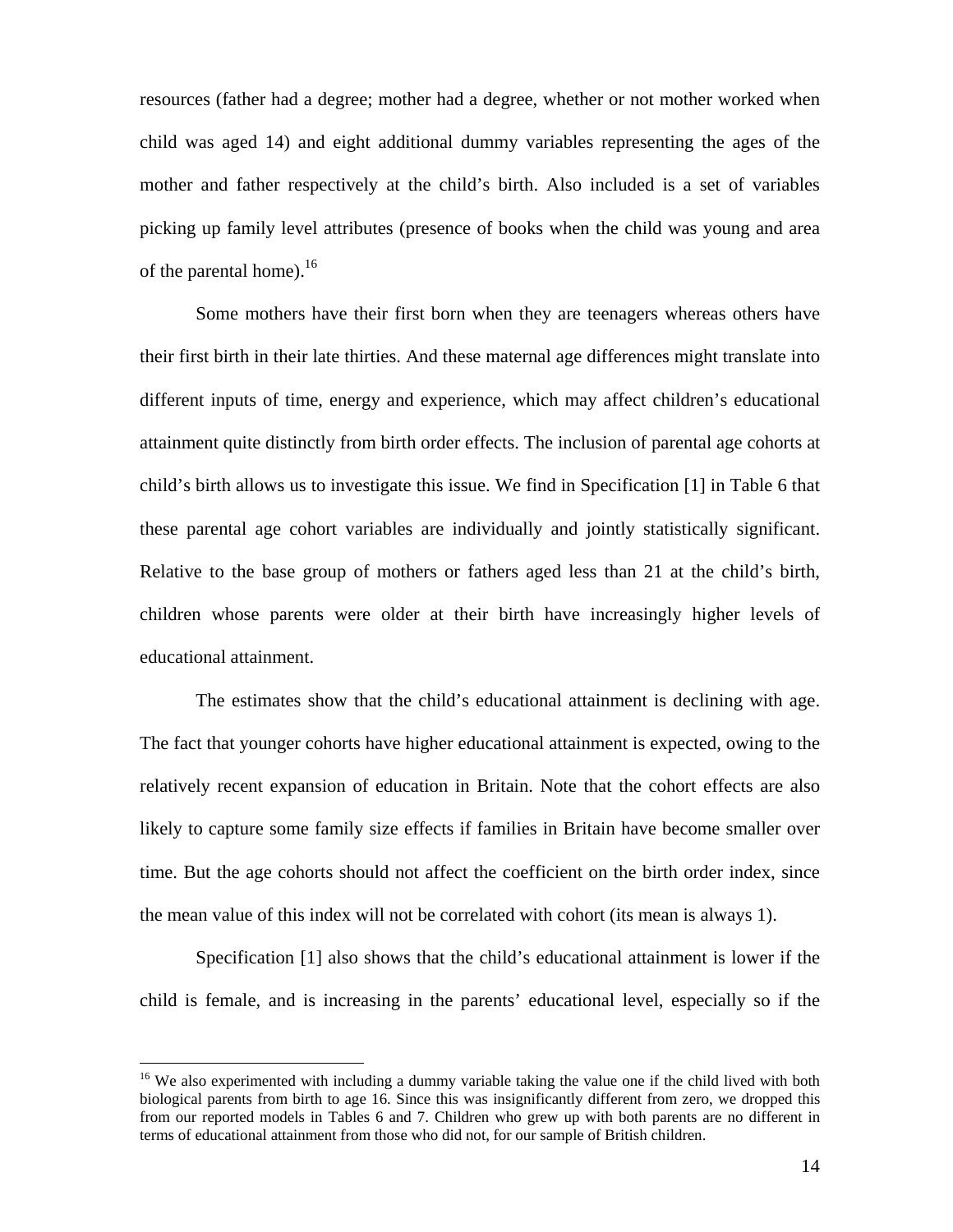mother had a degree. Educational attainment is increasing with the presence of books in the parental home (the base is not many books in the house when the child was between zero and 10), and is declining if the child did not live in suburbia (this probably proxies parental wealth).<sup>17</sup> Furthermore, respondents from a non-white ethnic group have higher education attainment, and this is highly statistically significant.

Specification [2] augments Specification [1] with the inclusion of the log of family size. The estimates show that, as expected, a child's educational attainment is declining in family size. The estimated coefficient is  $-0.312$  (t-statistic 12.88). Specification [3] replicates Specification [2] but with the addition of the log of birth order index. The estimated coefficient to birth order is -0.232 (t-statistic 7.54). As discussed below equation (1), the statistically significant negative coefficient suggests that lower birth order children receive a greater share of family resources than higher birth order siblings. The fact that we cannot accept the hypothesis that  $\beta = 0$  suggests that family resources are not shared equally across all siblings. Notice that the coefficient to family size is very similar to that found in Specification [2].

Respondents from single-child families are included in estimation of Specifications [1] to Specification [3]. However it might be argued that our variables of interest affect educational outcomes differently for children from single-child families compared with those from multiple children families. To examine this issue we exclude respondents from

 $\overline{a}$ 

<span id="page-17-0"></span><sup>&</sup>lt;sup>17</sup> In order to avoid throwing out cases with missing information on family background variables, we constructed dummy variables for missing information for each relevant variable. It is possible, eg, that children whose mother had a low level qualification might be less likely to know what it was, and we control for this. Thus, for the maternal highest educational qualification, the respondent was first asked if they knew their mother's qualification. If they did not, we included a dummy reflecting this. The respondent was then – conditional on knowing their mother's qualification – asked what it was. We therefore constructed another dummy for this. We do not however report the coefficients to these missing information variables in the tables, in the interests of space. Note that all the variables for parental qualifications and numbers of books in the house are conditional on reporting information, and the coefficients should be interpreted in line with this. There is, however, no missing information for area of childhood home.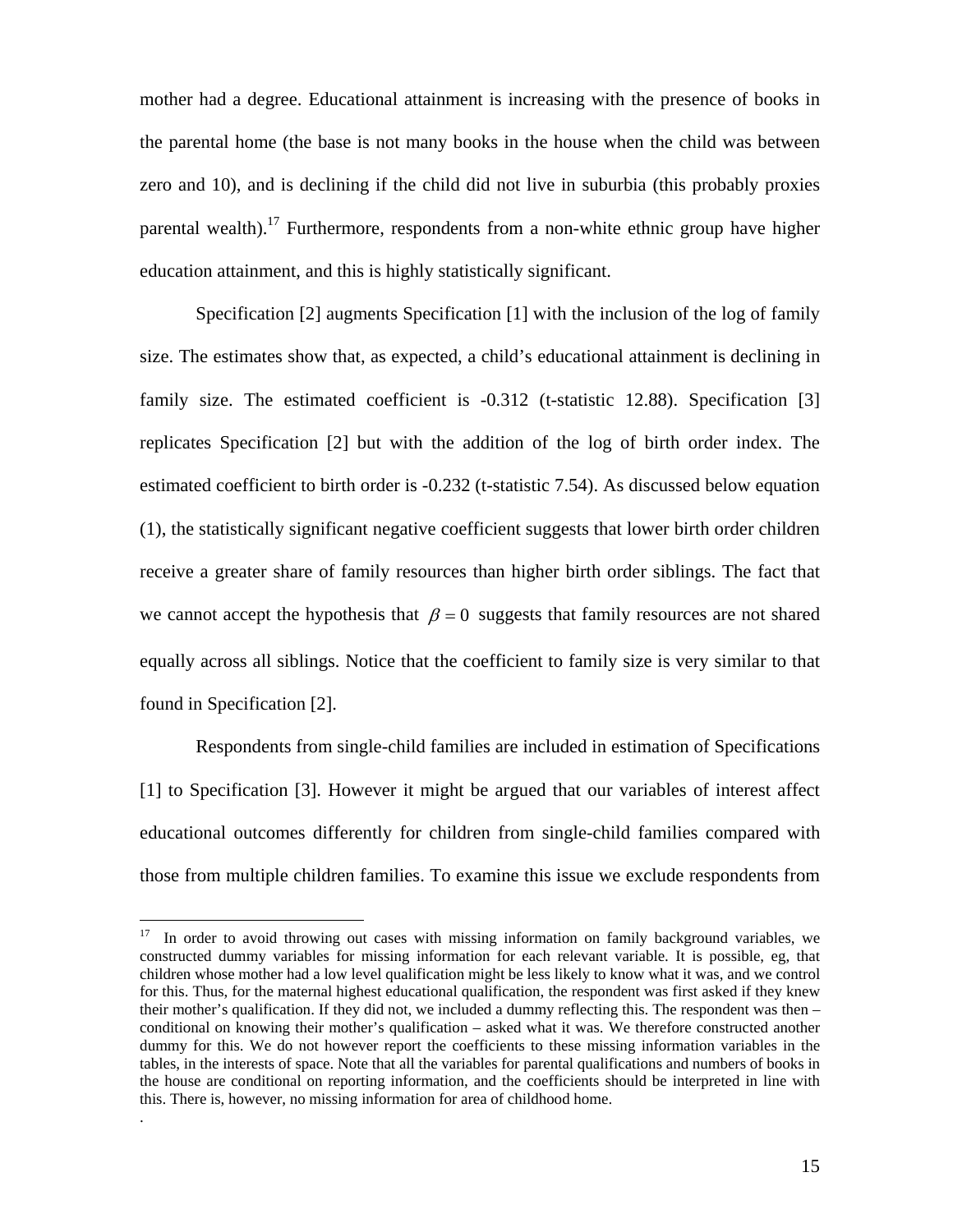a single-child family in Specification [4]. The sample size reduces from 7,510 to 6,918. Notice that after the exclusion of single-child respondent the family size effect becomes larger, as expected. The coefficient of the log of family size is now  $-0.475$  (t-statistic 15.17). In addition, we find that the coefficient to the log of birth order index remains unchanged compared to Specification [3]. This supports our finding that lower birth order children receive a greater share of family resources than higher birth order siblings; the inclusion of single-child families in our sample does not alter the estimates.

In summary, our results suggest that birth order matters. But so too does family size, in contrast to the results of Black *et al* (2005). It is also interesting that a child whose mother was in work when the child was aged 14 has significantly higher educational attainment, as do the two variables for the highest level of mother's and father's education. These variables are likely to pick up family wealth effects but probably also reflect familylevel effects, such a supportive background for education. But the biggest single determinant of children's educational attainment remains our proxy for family fixed effects – the presence of many books in the household when the child was aged between zero and 10 years. In the next section we report the results from a number of extensions to the basic models.

### **IV.3. Checking for Non-monotonicity**

In this section, we conduct a monotonic specification test as discussed in Section IV.1. Results are presented in Table 7. Recall that  $\gamma_1 > 0$  implies children with a relatively lower birth order in their family receive a larger share; whereas  $\gamma_2 < 0$  implies children with a relatively higher birth order in their family receive a smaller share of resources. The base group is the middle child in an odd-numbered family and the two middle children in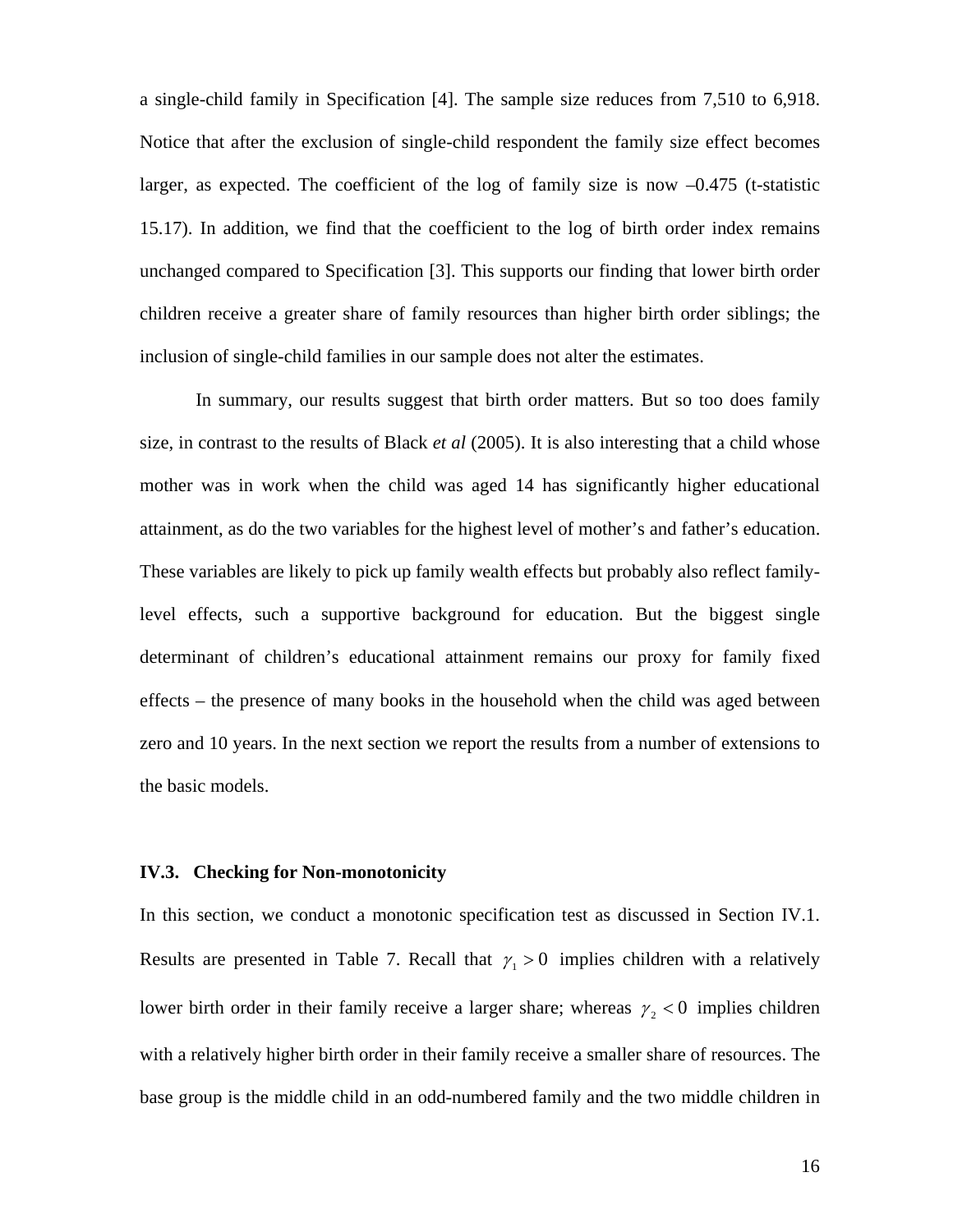an even-numbered family (but for the 2-child family there is no child in the base group). Our estimating subsample excludes children from single-child families, and thus comprises 6,918 cases.

Our estimates show that  $\hat{\gamma}_1 = 0.107$  (t-statistic 2.84); while  $\hat{\gamma}_2 = -0.111$  (t-statistic 2.95), and these are both statistically significant at the 1% level. In other words, we cannot accept the null hypothesis that the sharing rule is non-monotonic. The results imply that, not only are available educational resources not shared equally among children within a family, but that first born and elder children tend to receive greater share of resources compared to their subsequent siblings in the family. Consequently, we find statistical evidence from our sample that respondents with lower birth order achieve better education attainment.[18](#page-19-0) This finding sheds some light as to which of the hypothesis outlined in Section II dominate the birth order effect in Britain.

### **V. ROBUSTNESS CHECKS**

 $\overline{a}$ 

### **V.1. Years of Education as the Dependent Variable**

We now replace the ordered dependent variable with the natural logarithm of years of education and replicate, using ordinary least squares (OLS), all four specifications reported in Table 6. These results are reported in Table 8 as Specifications [1a] to [4a]. Our preferred specifications are, as for the ordered probit models, Specifications [3] and [4a].

<span id="page-19-0"></span> $18$  We also experimented with estimating this model using the entire sample of 7,510 cases. Here the children from only-child families are include in the base group (since their birth order index takes the value 1). The estimates from this specification were that  $\gamma_1 > 0$  but that  $\gamma_2$  is insignificantly different from zero. This was the case regardless of how we specified family size (ie as logarithm, linear or inverse). These results suggest that 'only children' may do worse than the first or high born in multi-children families, a result that Iacavou (2001) also found. This could arise if sibling input matters. But if so, it matters asymmetrically across family members.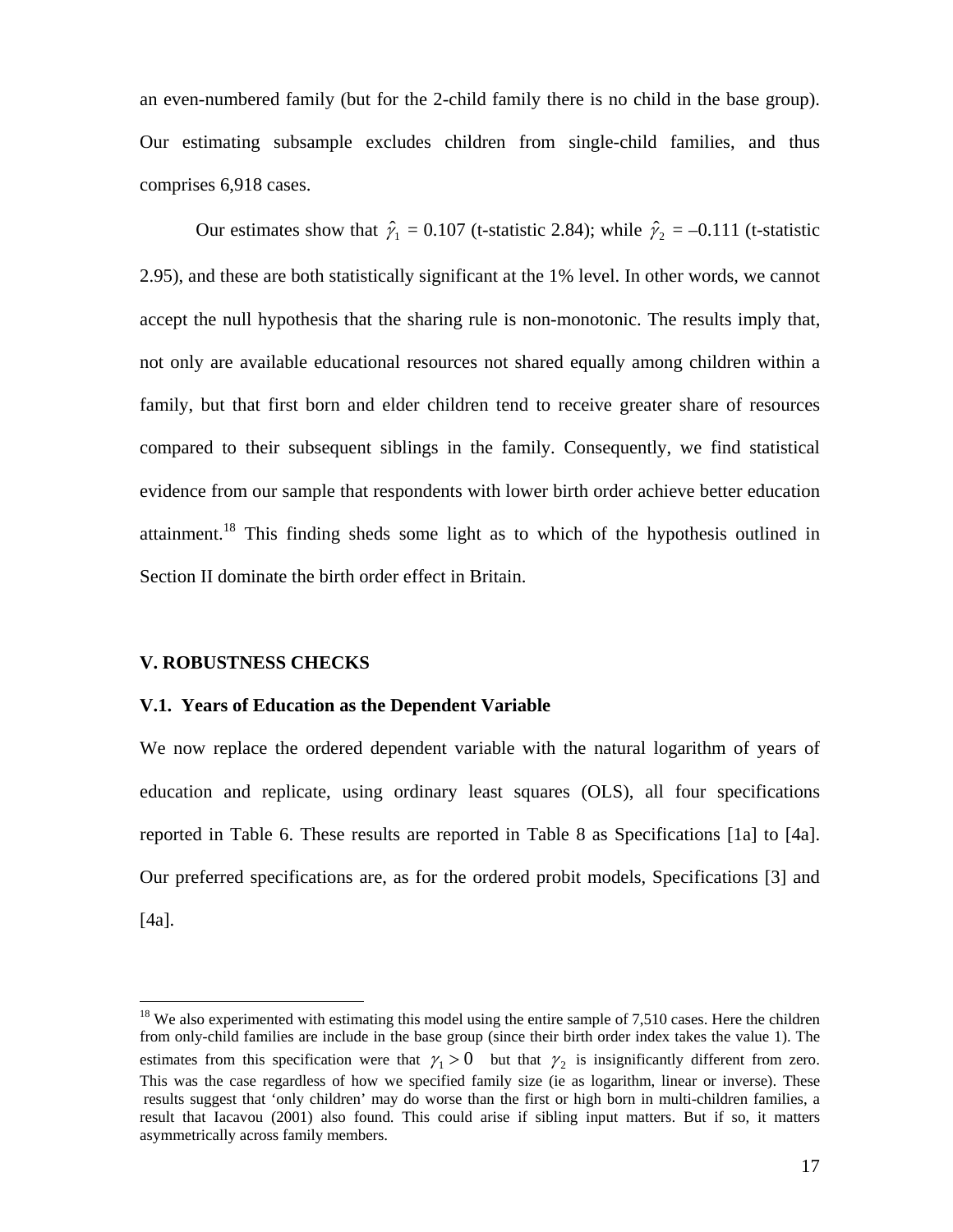The estimates show that years of education are significantly lower for children in the age group 45-55 than in the younger age groups, are lower for women than for men, and are higher for people of non-white ethnic background. Years of education are significantly increasing in the parents' educational level (especially so if the mother had a degree), with the presence of many books in the parental home, and if the child's family moved around, and are declining if the child did not live in suburbia (suburbia is the base). Importantly, years of education of the child are significantly declining in family size, and lower birth order children receive a greater share of family resources than do higher birth order siblings. Thus the results are consistent with those reported in the previous section.

### **V.2. Other Extensions**

We next return to our ordered probit model of highest educational attainment and estimate a number of extensions. The results are presented in Table 9. Specification [3] is repeated for ease of comparison.

### *Gender*

First, we test the hypothesis that there are significant gender differences for men and women by interacting all of our variables with female. The results are reported in the second column [2] of Table 9 as Specification [5]. Only a few of the interactions are individually statistically significant, although they are jointly statistically significant as a group. A comparison of Specification [3] with Specification [5] reveals that the coefficient of the log of family size remains unchanged and is still statistically significant. However, the negative effect of birth order has reduced to  $-0.177$  (t-statistic 3.92) in Specification [5]. The negative coefficient of the interaction term suggests that higher birth order disadvantages females' educational attainment more than males. This also implies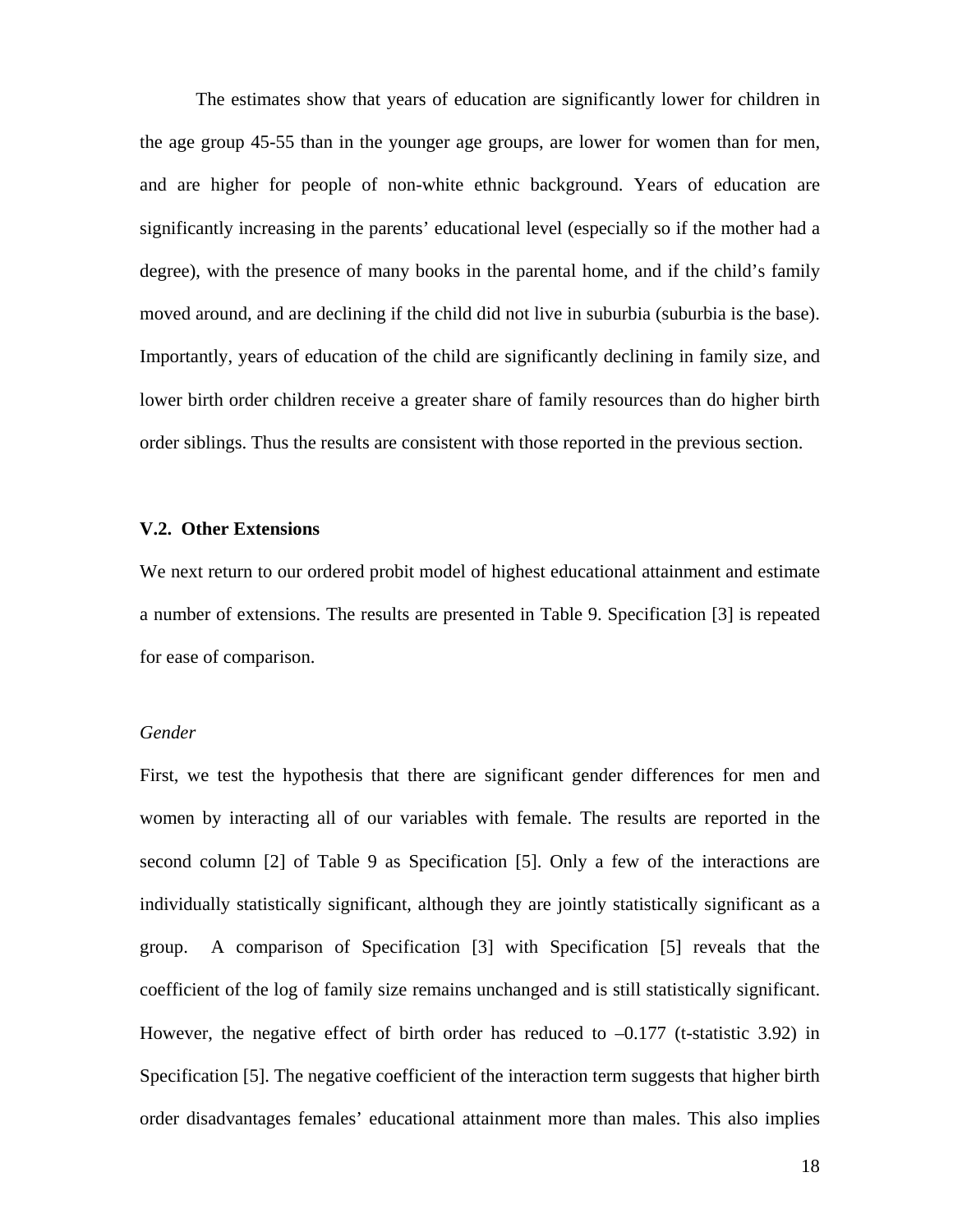that birth order is a more important factor in explaining females' educational outcomes, although this is not statistically significant individually.

### *Non-white*

 $\overline{a}$ 

We next experiment with including interactions of the dummy variable for non-white. Only 2.6 % of the sample is non-white, as Table 1 shows. They are a very heterogeneous group, but the cell sizes when we disaggregate this variable into its component ethnic groups are too small for us to include as separate variables. We initially experimented with interacting non-white with all of the explanatory variables, but the interactions were neither individually nor jointly statistically significant. We then included non-white as a single explanatory variable, and found that it significantly increased the probability of higher educational attainment, as reported earlier in Tables 6 and 7. But this had no effect on the magnitude of the family composition variables: family size and birth order remain statistically significant and negative.

### *Lived with both biological parents from birth to age 16*

We now test the hypothesis that family size and birth order effects might differ might for children being brought up in a 'normal' family home (where both natural parents are present at least until the child was aged 16) as compared with the base group of the rest.<sup>19</sup> It is possible that children from very small families are more likely to be from broken homes, and children with separated parents might have lower educational attainment. We investigated this hypothesis as reported in Specifications [6] and [7] of Table 9. This 'family normal' group represents 82% of the sample, as shown in Table 1. Specification [6] presents the estimates of educational attainment when we include a dummy variable

<span id="page-21-0"></span><sup>&</sup>lt;sup>19</sup> The question takes the form: "Did you live with BOTH your biological mother AND biological father from the time you were born until you were 16?"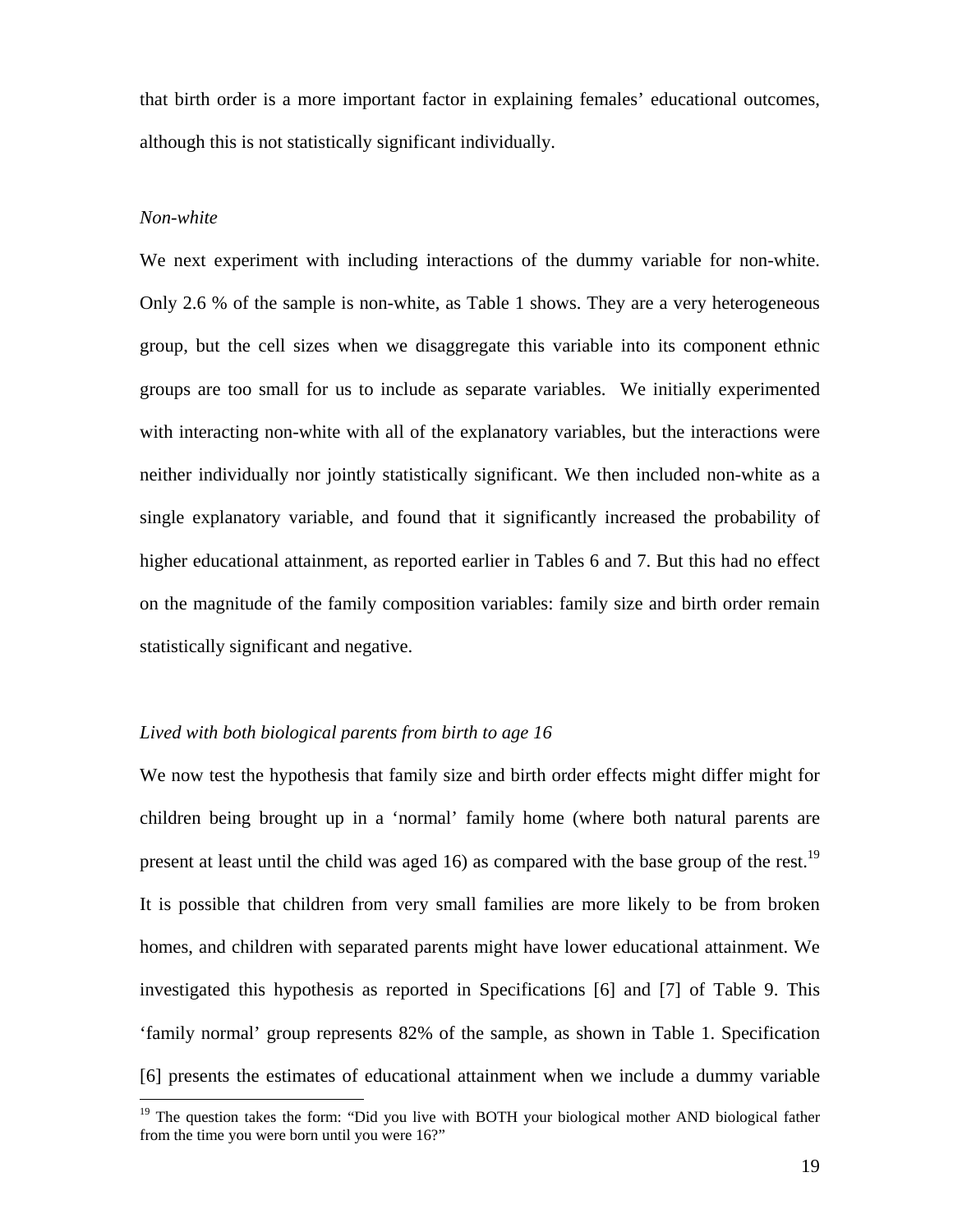taking the value one when the child grew up with both biological parents and zero otherwise. The estimated coefficient is positive but not statistically significant. However its inclusion has no appreciable impact on our estimated family size and birth order effects. Finally, we interact 'family normal' with all the explanatory variables, and the results for our variables of interest are shown in Specification [7]. We find that these interactions are neither jointly nor individually significant, and our family size and birth order effects have a slightly less negative effect on education outcomes as compared to Specification [3].

### *Working mother*

 $\overline{a}$ 

We next experiment with interacting all our explanatory variables with whether or not the child's mother was working when the child was aged 14. Table 1 shows that 56% of our sample had mothers in this category. Working mothers may be less financially constrained than non-working mothers - but on other hand maternal input into child 'quality' may be lower. These results are reported in Table 9 as Specification [8]. Again we find that the inclusion of additional interaction terms do not make much differences to the magnitude, sign and statistical significance of the family composition variables family size and birth order. The positive coefficient of the interaction of family size suggests that respondents from larger families are less disadvantaged if their mother has been working. Nevertheless most of the interaction terms are statistically insignificant individually (although they are significant as a group). We find that working mothers affect children's educational outcome positively. This finding is perhaps driven by the less binding financial constraints of families with two income sources. [20](#page-22-0) 

<span id="page-22-0"></span> $20$  The simple correlation coefficient between mother working and mother with a degree is quite low, at 0.1206.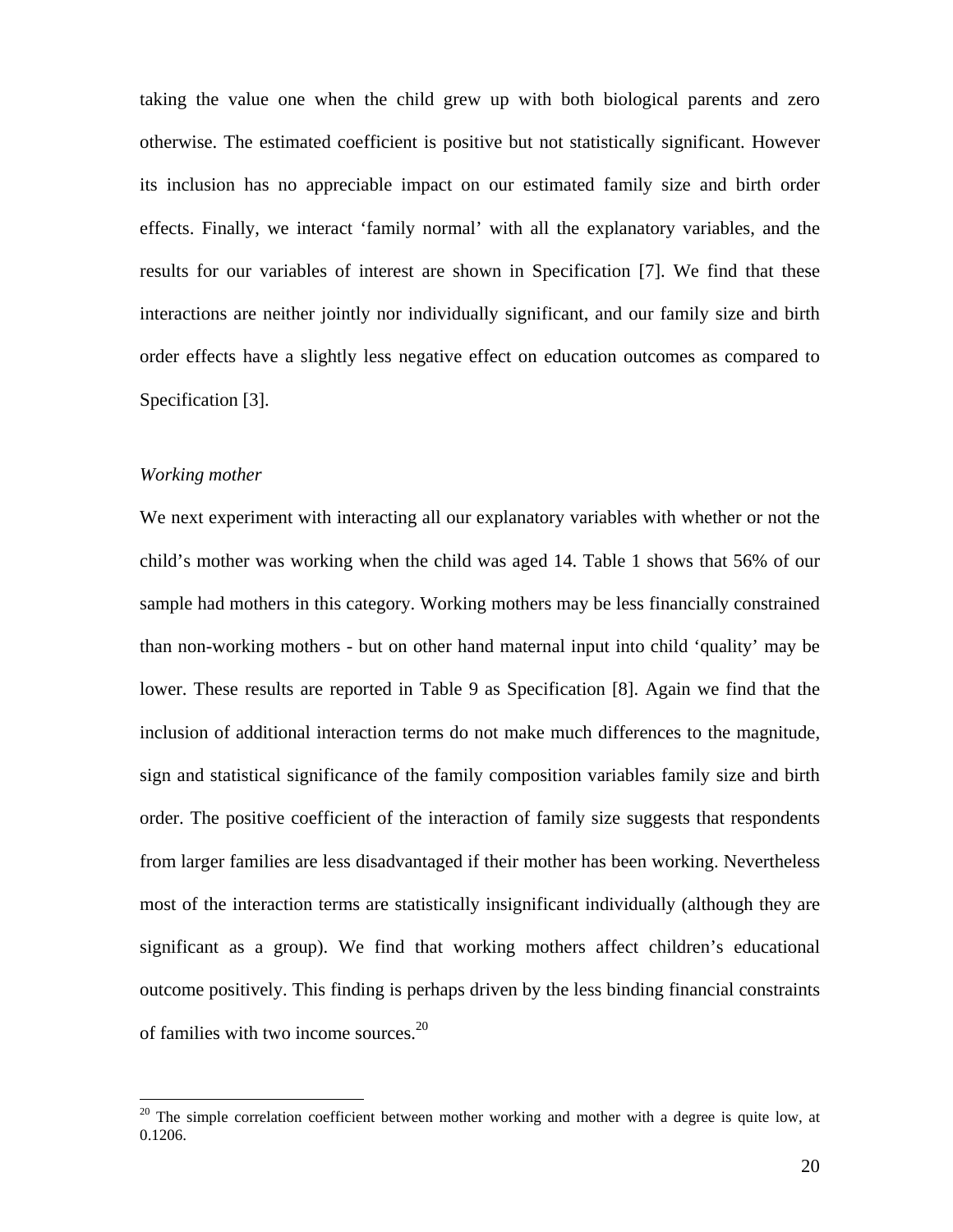### *Mother with higher education or further education qualification*

Mothers with higher educational qualifications might give their children's educational attainment greater attention and priority. Following Specification [8], we also test the hypothesis that more educated mothers might affect children's educational outcomes differently. The estimates are presented in Specification [9] in Table 9. From Table 1, 19.7% respondent reported their mother as having higher education or further education qualifications. As found with all the other interaction models, the inclusion of mother's education interaction terms does not alter the sign, magnitude and significance of the family size and birth order variables. Again most of the interaction terms are not statistically significantly, but they are significant as a group. We conclude that mothers with higher education are likely to influence their children's educational attainment positively.

### *Black et al specification*

We next estimated a model including a set of explanatory variables similar to those found in Black *et al* (2005: Table 4b) as a comparison. The estimates are presented in Table 10 as Specification [10]. Estimates from the Black *et al* model are also listed for convenience, but note that they report SEs in parentheses. However – as we emphasized earlier - this method confounds birth order and family size effects, since the first born in any family always has a higher probability of being in a small family than those children born later in the birth order.

In contrast to Black *et al* (2005), our estimates in Specification [10] show that the British family size effect does not vanish even after we control for birth order using their procedure. Our family size variable has a much bigger negative effect on children's educational outcomes compared to Black *et al*'s estimates, a coefficient of –0.122 (t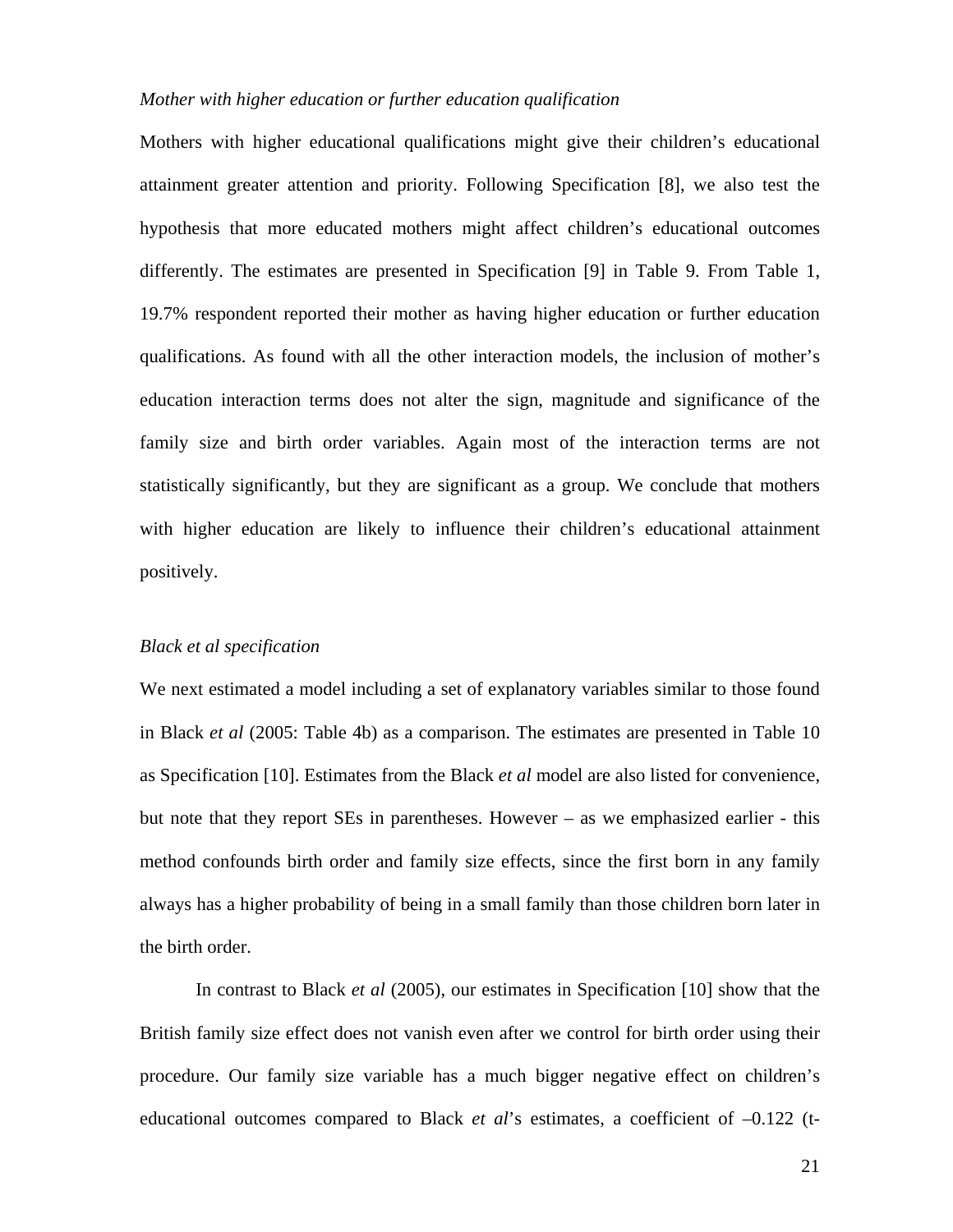statistic 7.22). In addition, birth order dummy variables in Black *et al*'s model become systematically more negative as we move towards higher birth order ranking. We find only four out of nine birth order dummy variables are statistically significant in Specification [10]. Furthermore, while our birth order dummy variables do become more negative at higher birth order, the effect is not systematic.

But we have argued in this paper that this is not the most appropriate way of separating out birth order from family size effects. To examine the effect of family size and birth order on educational attainment, our result highlights the importance of isolating the birth order effect from the family size effect. The correlation between these two variables potentially biases the estimates, and thus leads to a misleading results and conclusions.

### **V.3 Summary of Our Main Results**

In summary, our results show that, *ceteris paribus*, educational attainment is declining in family size and in birth order. In terms of our model specification, higher birth order children receive a lower share of family resources. These results were found for both our measures of educational attainment: highest level of qualification and years of schooling. The first finding, of the negative effect of family size, might be viewed as reinforcing the child quality-quantity approach. Parents trade off higher 'quality', as proxied by educational outcomes, against greater numbers of children. For a given level of parental income, family size is likely to reduce the per capita resources that can be spent on educational investments.

The second finding – that educational attainment is declining in birth order – could arise for a number of reasons. In Section II we noted some candidate hypotheses about the impact of birth order, some of which are expected to have a negative effect and some a

22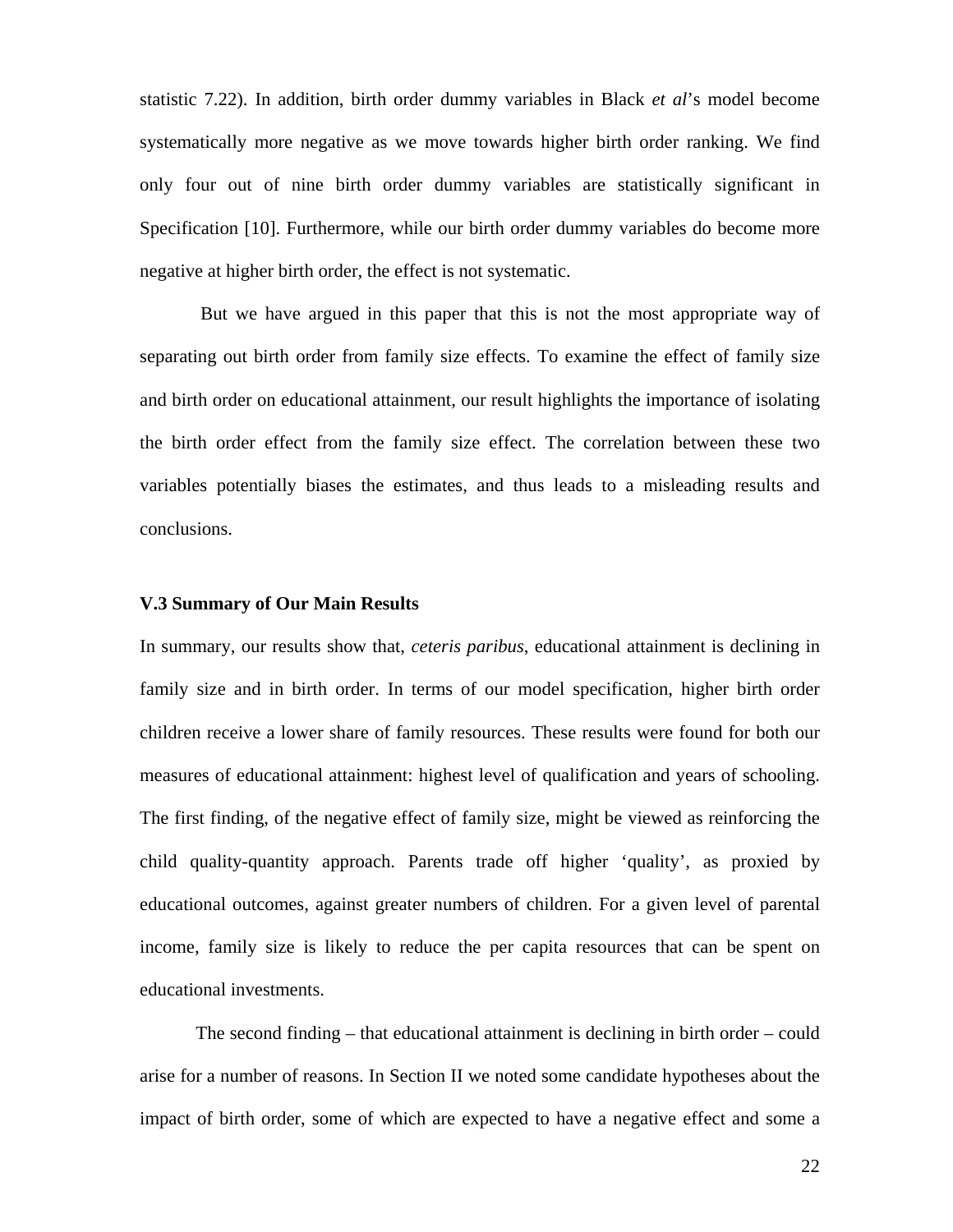positive effect on children who are otherwise identical. Those predicting *negative* effects relate to greater parental time endowments for lower birth order children; greater devolvement of responsibility to lower birth order children; and the simple fact that mothers are older when they have higher than lower birth order children. Those hypotheses predicting *positive* effects of birth order on education are: the growth of family income over the life cycle; the possibility that older siblings may be encouraged to leave school early to assist in providing resources for the younger members of the family; parental child-raising experience that might advantage younger siblings; and finally the possibility that younger children may benefit from time inputs both from parents and older siblings. And our data suggest that it is the negative effects that dominate in Britain.

### **VI. CONCLUSIONS**

We used unique retrospective family background data from wave 13 of the British Household Panel Survey to explore the degree to which family size and birth order affect a child's subsequent educational attainment. There are a number of arguments in the literature suggesting that siblings are unlikely to receive equal shares of the resources devoted by parents to their children's education. We constructed a composite birth order index that effectively purges family size from birth order and used this to test whether or not siblings are assigned equal shares in the family's educational resources. We found that sibling shares are decreasing with birth order. Controlling for parental family income, parental age at birth and family level attributes, we find that children from larger families have lower levels of education and that there is an additional negative birth order effect. In contrast to Black, Devereux and Kelvanes (2005), our family size effect does not vanish once we control for birth order. Our findings are robust to a number of specification checks.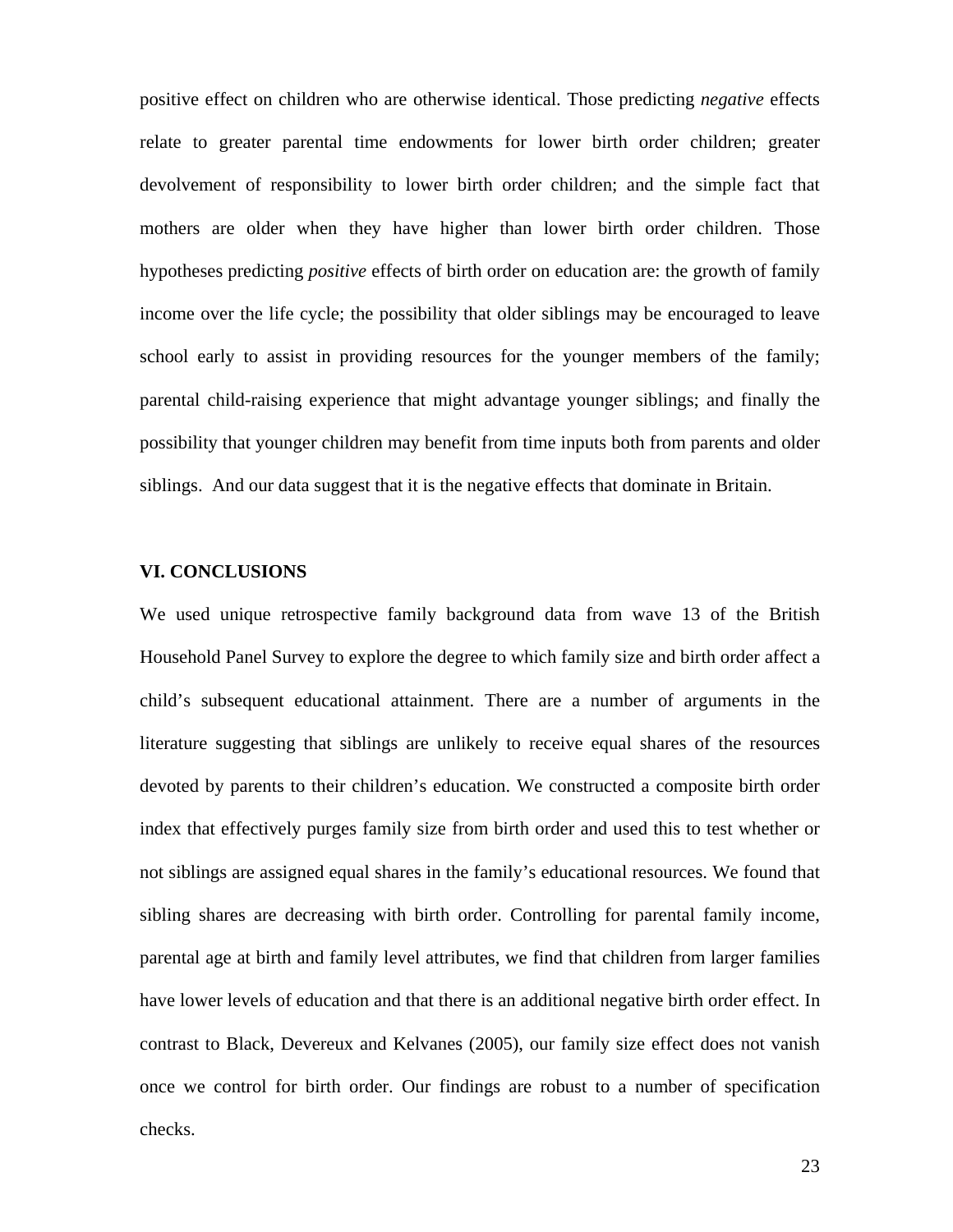### **References**

- Becker, Gary S., (1960) "An Economic Analysis of Fertility," *Demographic an*d *Economic Change in Developed Countries*, Gary S. Becker, (ed.) Princeton, NJ: Princeton University Press.
- Becker, Gary S., and Robert J. Barro, (1988). "A Reformulation of the Economic Theory of Fertility," *Quarterly Journal of Economics*, 103, 1-25.
- Becker, Gary S., and H. Gregg Lewis, (1973). "On the Interaction Between the Quantity and Quality of Children," *Journal of Political Economy*, 81, S279-S288.
- Becker, Gary S., and Nigel Tomes, (1976). "Child Endowments and the Quantity and Quality of Children," *Journal of Political Economy*, 84(4) Part 2, S143-S162.
- Behrman, Jere R., and Paul Taubman, (1986). "Birth Order, Schooling, and Earnings," *Journal of Labor Economics*, 4(3), Part 2, S121-145.
- Birdsall, Nancy. (1991). "Birth Order Effects and Time Allocation." Pp. 191-213 in TP Schultz (ed) *Research in Population Economics: A Research Annual".* Greenwich: JAI Press.
- Black, Sandra E, Paul J Devereux and Kjell G. Salvanes (2005). "The More the Merrier? The Effect of Family Size and Birth Order on Children's Education". *Quarterly Journal of Economics*, 120(2), May.
- Conley, Dalton, (2000). "Sibling Sex Composition: Effects on Educational Attainment," *Social Science Research*, 24, 441-457.
- Ejrnaes Mette and Claus C Portner (2004). "Birth Order and the Intrahousehold Allocation of Time and Education". *Review of Economics and Statistics. LXXXVI*(4), Nov. 1008-19.
- Hanushek, Eric A., (1992). "The Trade-off between Child Quantity and Quality," *Journal of Political Economy*, Vol. 100, No. 1. (Feb., 1992), pp. 84-117.
- Hauser, Robert M., and Hsiang-Hui Daphne Kuo, (1998). "Does the Gender Composition of Sibships affect Women's Educational Attainment?," *Journal of Human Resources*, Vol 33, pp. 644-657.
- Hauser, Robert M., and William H. Sewell, (1985). "Birth Order and Educational Attainment in Full Sibships," *American Educational Research Journal*, 22, pp.1- 23.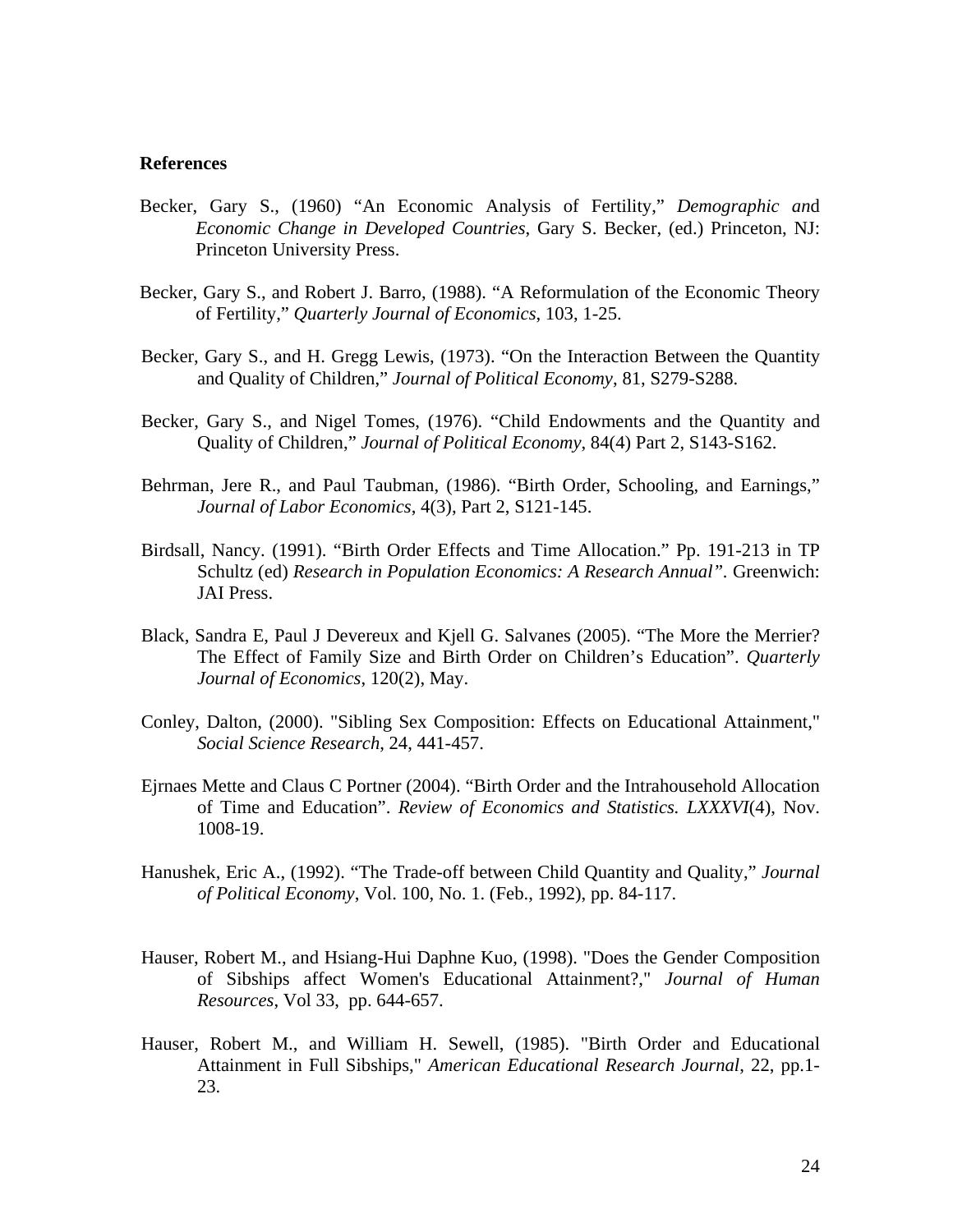- Iacovou, Maria, (2001). "Family Composition and Children's Educational Outcomes," *Working Paper of Institute for Social and Economic Research*, paper [2001-12](http://www.iser.essex.ac.uk/pubs/workpaps/pdf/2001-12.pdf)  [\(PDF\).](http://www.iser.essex.ac.uk/pubs/workpaps/pdf/2001-12.pdf) Colchester: University of Essex. (June).
- Kaestner, Robert, (1997). "Are Brothers Really Better? Sibling Sex Composition and Educational Attainment Revisited," *Journal of Human Resources*, 32, pp. 250-284.
- Kessler, Daniel, (1991). "Birth Order, Family Size, and Achievement: Family Structure and Wage Determination," *Journal of Labor Economics*, Vol. 9, No. 4. (Oct., 1991), pp. 413-426.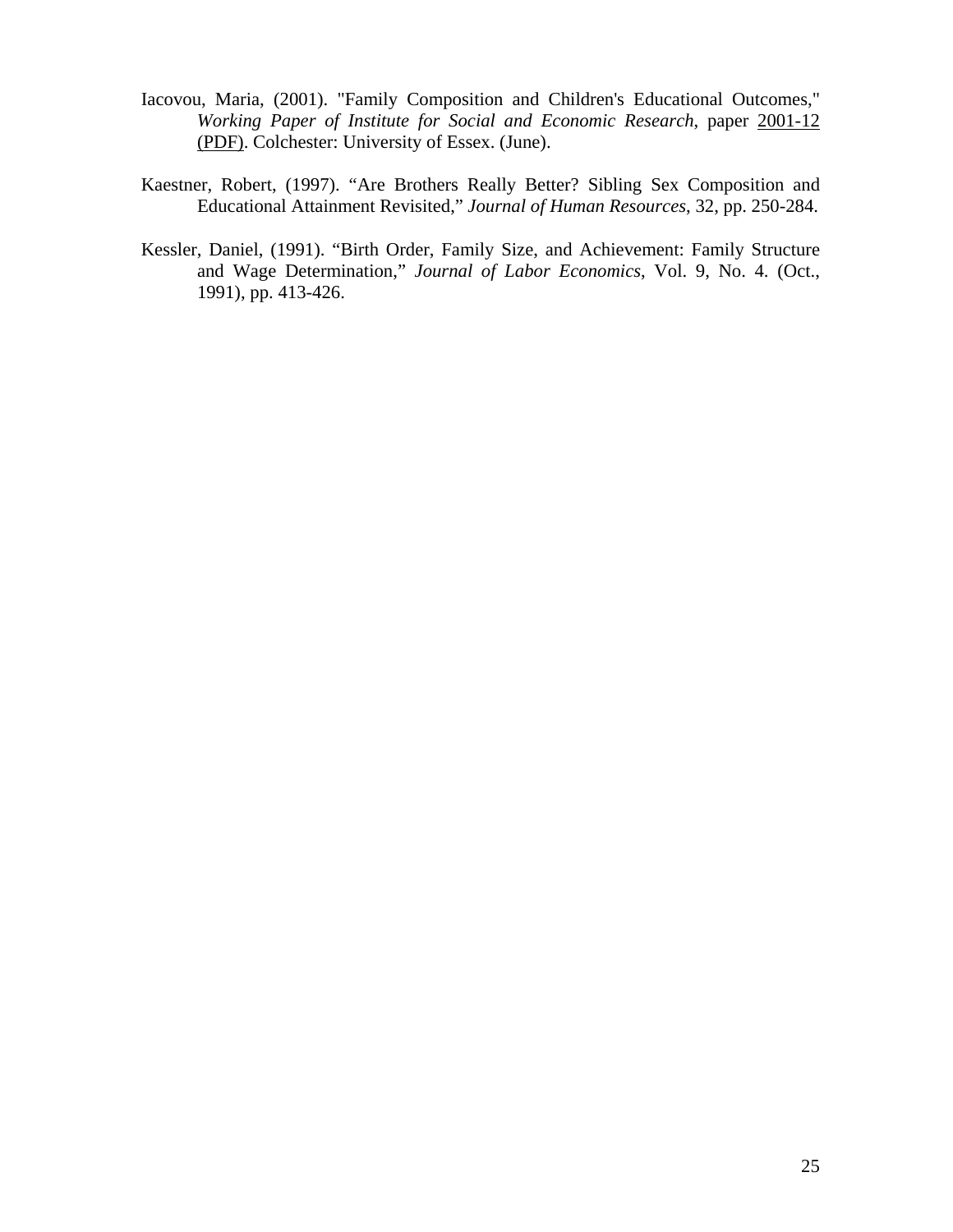### **Appendix A: The British Educational System**

The brief summary below covers England, Wales and Northern Ireland. It was obtained from: http://www.essex.ac.uk/ip/aclife/british.htmBritish education system. (Note that the system in Scotland differs slightly).

Education in Britain is compulsory between the ages of 5 and 16 (11 years of schooling). Prior to 1972, the minimum school leaving age was 15 years, and we have allowed for this when constructing our measure of years of completed schooling. At the age of 16, students wishing to continue academic study take examinations in a number of subjects in the General Certificate of Secondary Education (GCSE). Following GCSE, students take two further years of study, following between two and four subjects (usually three). The number of subjects is small and the range of disciplines followed is generally narrow. It is common for example to take either all arts-based subjects or all science-based subjects. It is less common to mix them. Each subject is studied to a high level of specialization and coursework and examinations involve a considerable amount of essay writing. At the end of this two-year period students take the examinations for the Advanced level of the General Certificate of Education ('A' levels).

Students in the United Kingdom have therefore normally completed thirteen years of fulltime education before entering university. This is one year more than most US high school students have on entering a US college. Admission to universities in the United Kingdom is competitive and around 35% of the age group now normally expect to go on to higher education. Universities in Britain are autonomous bodies, empowered under their Charters or other acts of incorporation to award their own degrees. Undergraduate degrees normally take three years – one year less than most Bachelor degree schemes in the United States. Although the two systems are not completely comparable, the following table provides a useful comparison.

| Comparison of the UK and US Education Systems               |                                                                                  |  |  |  |  |  |
|-------------------------------------------------------------|----------------------------------------------------------------------------------|--|--|--|--|--|
| <b>UNITED STATES</b>                                        | <b>UNITED KINGDOM</b>                                                            |  |  |  |  |  |
| School Grades $1-12$ (age $5-17$ )                          | School Grades 1-11 (age 5-16)<br>At Age 16 GCSE<br>School 'Sixth Form' - 2 years |  |  |  |  |  |
| University Freshman Year                                    | $A$ - level at age 18                                                            |  |  |  |  |  |
| Sophomore Year<br>Junior Year<br>Senior Year and Graduation | University 1st Year<br>2nd Year<br>3rd Year and Graduation                       |  |  |  |  |  |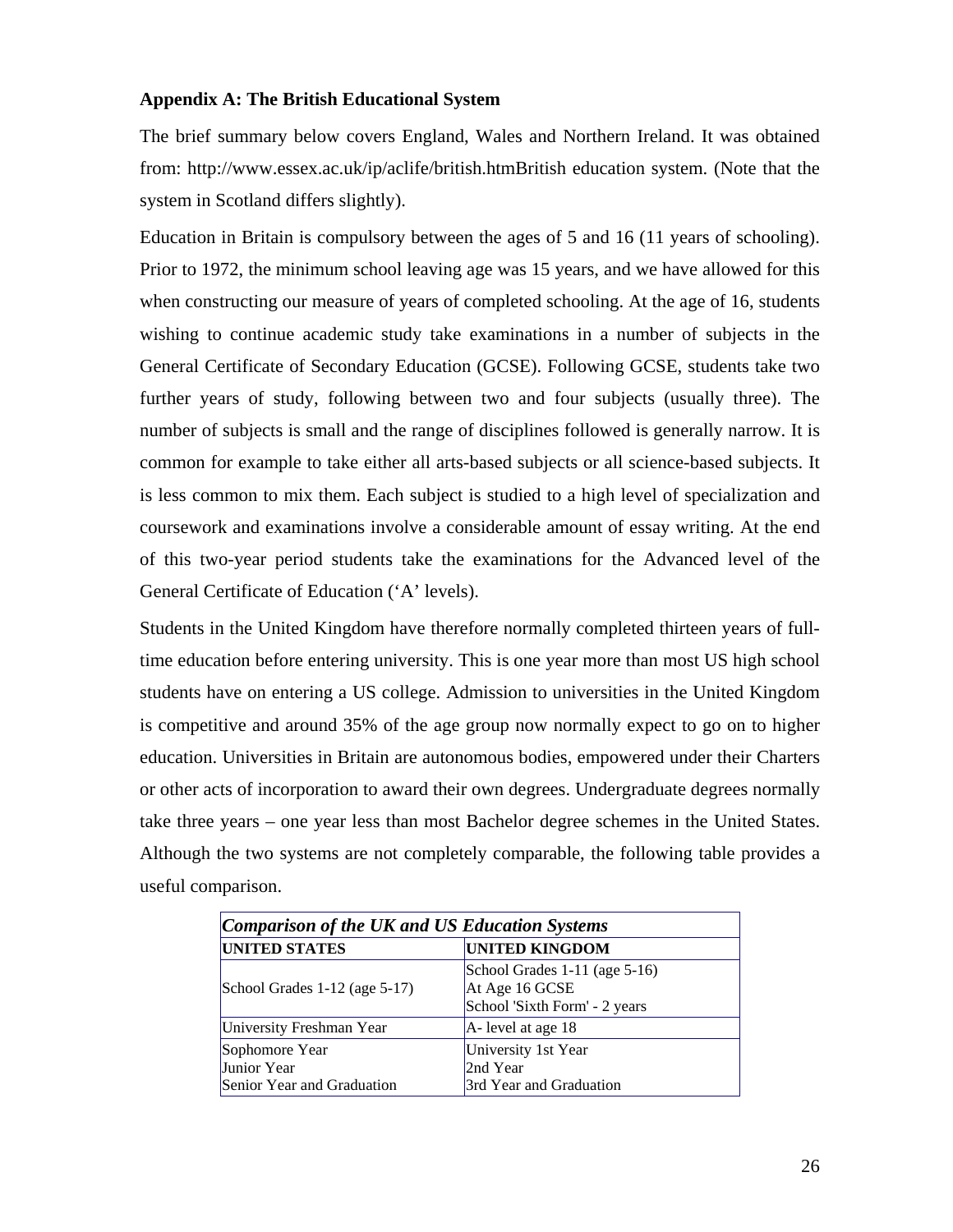| Variable<br>Name   |                                                                    | Woman     | Man    | Total                                |
|--------------------|--------------------------------------------------------------------|-----------|--------|--------------------------------------|
|                    | Description<br>age cohort between 28-34 yrs old                    | 0.247     | 0.243  | $n=4,075$ $n=3,435$ N=7,510<br>0.245 |
| age2834<br>age3544 | age cohort between 35-44 yrs old                                   | 0.410     | 0.397  | 0.404                                |
|                    | age cohort between 45-55 yrs old                                   | 0.343     | 0.360  | 0.351                                |
| age4555<br>female  | Female gender                                                      | 0.543     | 0.457  |                                      |
| edu1               | no defined qualification                                           | 0.143     | 0.128  | 0.136                                |
| edu <sub>2</sub>   | other qualification                                                | 0.080     | 0.062  | 0.072                                |
| edu <sub>3</sub>   | O level                                                            | 0.196     | 0.166  | 0.183                                |
| edu4               | A level                                                            | 0.112     | 0.122  | 0.117                                |
|                    |                                                                    |           |        |                                      |
| edu <sub>5</sub>   | other higher qualification                                         | 0.300     | 0.337  | 0.317                                |
| edu6               | degree or above                                                    | 0.168     | 0.185  | 0.176                                |
| edu_yr             | Education in years                                                 | 12.980    | 13.199 | 13.080                               |
| mum20              | mum <20 when respondent was born                                   | 0.085     | 0.096  | 0.090                                |
|                    | mum2125 mum between 21-25 when respondent was born                 | 0.283     | 0.265  | 0.275                                |
|                    | mum2630 mum between 26-30 when respondent was born                 | 0.274     | 0.271  | 0.273                                |
|                    | mum3140 mum between 31-40 when respondent was born                 | 0.255     | 0.229  | 0.243                                |
|                    | mum $41$ up mum $>41$ when respondent was born                     | 0.025     | 0.021  | 0.023                                |
| dad20              | dad <20 when respondent was born                                   | 0.027     | 0.036  | 0.031                                |
| dad2125            | dad between 21-25 when respondent was born                         | 0.178     | 0.171  | 0.175                                |
| dad2630            | dad between 26-30 when respondent was born                         | 0.279     | 0.279  | 0.279                                |
| dad3140            | dad between 31-40 when respondent was born                         | 0.332     | 0.299  | 0.317                                |
| dad41up            | $dad$ >41 when respondent was born                                 | 0.062     | 0.065  | 0.063                                |
| kidinner           | Lived in inner city as child                                       | 0.096     | 0.107  | 0.101                                |
| kidsubu            | Lived in a suburban area as child                                  | 0.227     | 0.222  | 0.225                                |
| kidtown            | Lived in a town as a child                                         | 0.290     | 0.284  | 0.287                                |
| kidvilla           | Lived in a village as a child                                      | 0.203     | 0.209  | 0.206                                |
| kidrural           | Lived in a rural or country area as a child                        | 0.133     | 0.131  | 0.132                                |
| kidmob             | Moved around as a child                                            | 0.050     | 0.047  | 0.049                                |
| less_bk            | $D=1$ if respondent had not many books during childhood            | 0.256     | 0.330  | 0.290                                |
| more_bk            | D=1 if respondent had quite a few books during childhood           | 0.346     | 0.381  | 0.362                                |
| lots_bk            | D=1 if respondent had lots of books during childhood               | 0.388     | 0.280  | 0.339                                |
|                    | mum_deg mother has further ed qf, degree, or further qf            | 0.205     | 0.186  | 0.197                                |
| dad deg            | father has further ed qf, degree, or further qf                    | 0.351     | 0.334  | 0.343                                |
|                    | workmum mother working when 14 yrs old                             | 0.571     | 0.552  | 0.562                                |
|                    | nonwhite ethnic group is non-white                                 | 0.024     | 0.027  | 0.026                                |
|                    | famnorm living with both biological parents from birth till age 16 | 0.815     | 0.825  | 0.820                                |
| t_child2           | number of children in respondent's own family, top coded at 10     | 3.517     | 3.370  | 3.449                                |
| firstborn          | Dummy=1 if respondent is the eldest in the family                  | 0.307     | 0.329  | 0.317                                |
| bo <sub>2</sub>    | birth order is second                                              | 0.294     | 0.303  | 0.298                                |
| bo3                | birth order is third                                               | 0.160     | 0.146  | 0.154                                |
| bo <sub>4</sub>    | birth order is forth                                               | 0.074     | 0.060  | 0.068                                |
| bo5                | birth order is fifth                                               | 0.033     | 0.037  | 0.035                                |
| bo <sub>6</sub>    | birth order is sixth                                               | 0.022     | 0.019  | 0.020                                |
| bo7                | birth order is seventh                                             | 0.016     | 0.009  | 0.013                                |
| bo8                | birth order is eighth                                              | $0.008\,$ | 0.006  | 0.007                                |
| bo9                | birth order is ninth                                               | 0.005     | 0.004  | 0.005                                |
| bo10               | birth order is tenth                                               | 0.005     | 0.005  | 0.005                                |
| onlychild          | Dummy=1 if respondent is the only child in the family              | 0.076     | 0.082  | 0.079                                |

| <b>Table 1: Variable Means and Description</b> |  |
|------------------------------------------------|--|
|------------------------------------------------|--|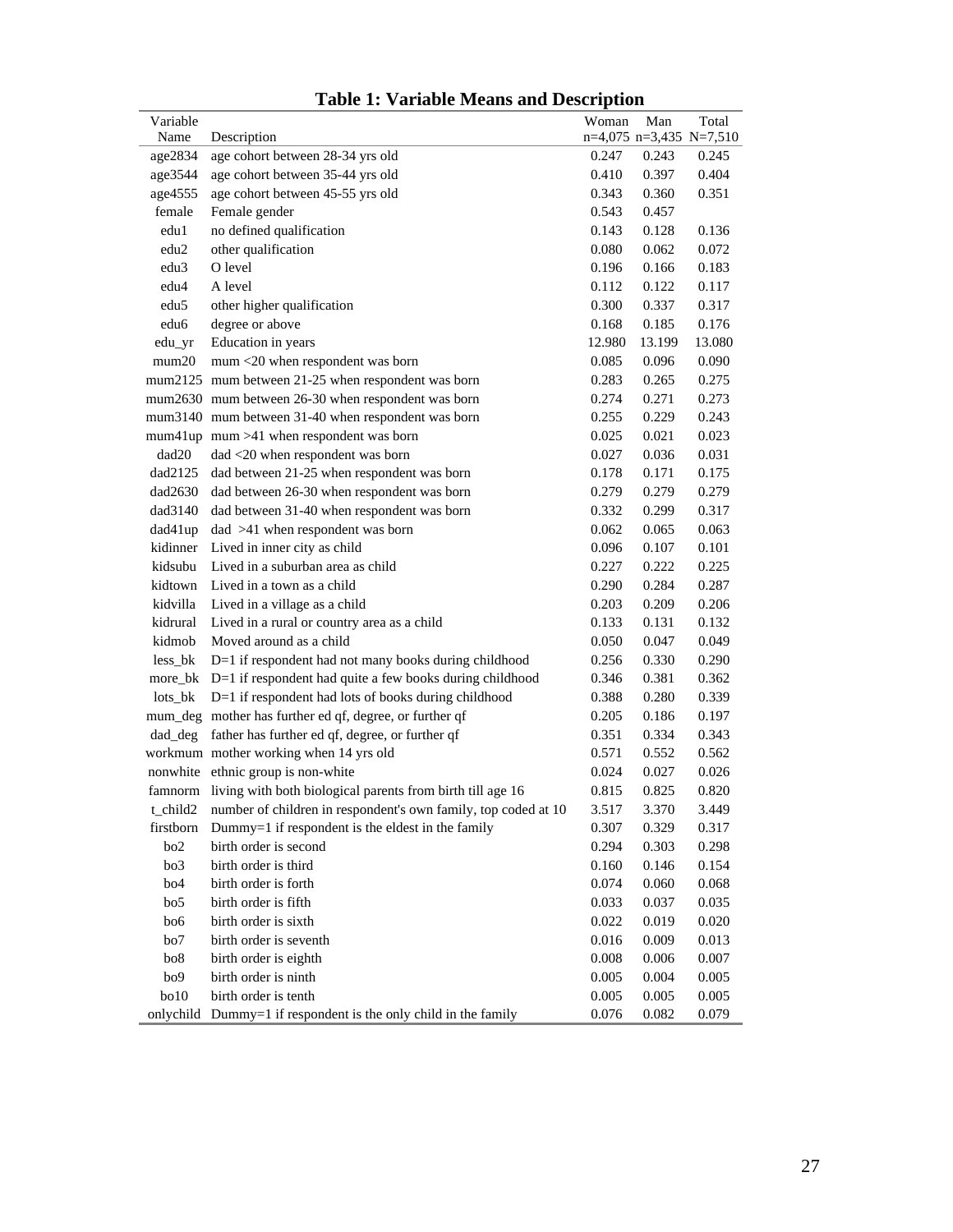|                                               |            |            |            |            | Total number of children (including the respondent) in the family, for those aged 28-55 in 2003 |     |            |                                                                     |            |        |                                                                                                                                     |
|-----------------------------------------------|------------|------------|------------|------------|-------------------------------------------------------------------------------------------------|-----|------------|---------------------------------------------------------------------|------------|--------|-------------------------------------------------------------------------------------------------------------------------------------|
| <b>Education Level</b>                        |            | 2          | 3          | 4          | 5                                                                                               | 6   |            | 8                                                                   | 9          | $>=10$ | Total                                                                                                                               |
| no defined qf                                 | 55         | 163        | 186        | 171        | 139                                                                                             | 93  | 65         | 45                                                                  | 33         | 73     | 1.023                                                                                                                               |
|                                               | $(9.29\%)$ | $(7.19\%)$ |            |            |                                                                                                 |     |            |                                                                     |            |        | $(9.84\%)$ $(15.25\%)$ $(21.42\%)$ $(23.97\%)$ $(31.55\%)$ $(33.83\%)$ $(35.11\%)$ $(42.94\%)$ $(13.62\%)$                          |
| other qf                                      | 37         | 120        | 142        | 98         | 50                                                                                              | 31  | 19         | 15                                                                  | 8          | 18     | 538                                                                                                                                 |
|                                               | $(6.25\%)$ | $(5.29\%)$ | $(7.51\%)$ | $(8.74\%)$ | $(7.70\%)$                                                                                      |     |            | $(7.99\%)$ $(9.22\%)$ $(11.28\%)$ $(8.51\%)$ $(10.59\%)$ $(7.16\%)$ |            |        |                                                                                                                                     |
| O Levels                                      | 126        | 375        | 336        | 234        | 131                                                                                             | 72  | 32         | 25                                                                  | 14         | 26     | 1.371                                                                                                                               |
|                                               |            |            |            |            |                                                                                                 |     |            |                                                                     |            |        | $(21.28\%)$ $(16.54\%)$ $(17.78\%)$ $(20.87\%)$ $(20.18\%)$ $(18.56\%)$ $(15.53\%)$ $(18.80\%)$ $(14.89\%)$ $(15.29\%)$ $(18.26\%)$ |
| A Levels                                      | 59         | 299        | 247        | 106        | 81                                                                                              | 37  | 16         | 11                                                                  | 9          | 11     | 876                                                                                                                                 |
|                                               |            |            |            |            | $(9.97\%)$ $(13.19\%)$ $(13.07\%)$ $(9.46\%)$ $(12.48\%)$ $(9.54\%)$                            |     | $(7.77\%)$ | (8.27%)                                                             | $(9.57\%)$ |        | $(6.47\%)$ $(11.66\%)$                                                                                                              |
| other higher qf                               | 221        | 772        | 611        | 358        | 179                                                                                             | 108 | 52         | 24                                                                  | 24         | 32     | 2.381                                                                                                                               |
|                                               |            |            |            |            |                                                                                                 |     |            |                                                                     |            |        | $(37.33\%)$ $(34.05\%)$ $(32.33\%)$ $(31.94\%)$ $(27.58\%)$ $(27.84\%)$ $(25.24\%)$ $(18.05\%)$ $(25.53\%)$ $(18.82\%)$ $(31.70\%)$ |
| Degree or above                               | 94         | 538        | 368        | 154        | 69                                                                                              | 47  | 22         | 13                                                                  | 6          | 10     | 1.321                                                                                                                               |
|                                               |            |            |            |            | $(15.88\%)$ $(23.73\%)$ $(19.47\%)$ $(13.74\%)$ $(10.63\%)$ $(12.11\%)$ $(10.68\%)$ $(9.77\%)$  |     |            |                                                                     | $(6.38\%)$ |        | $(5.88\%)$ $(17.59\%)$                                                                                                              |
| Total                                         | 592        | 2.267      | 1.890      | 1.121      | 649                                                                                             | 388 | 206        | 133                                                                 | 94         | 170    | 7,510                                                                                                                               |
| Course: British Household Davel Study Ways 13 |            |            |            |            |                                                                                                 |     |            |                                                                     |            |        |                                                                                                                                     |

**Table 2: Education level by total number of children in the family (age 28-55)** 

*Source: British Household Panel Study, Wave 13.*

| Table 5: Equeation level by respondent's birth order (age 28-55) |            |            |                                                                        |            |            |            |       |                                   |                               |                                                                                                                                                 |       |                      |
|------------------------------------------------------------------|------------|------------|------------------------------------------------------------------------|------------|------------|------------|-------|-----------------------------------|-------------------------------|-------------------------------------------------------------------------------------------------------------------------------------------------|-------|----------------------|
|                                                                  |            |            |                                                                        |            |            |            |       |                                   |                               | Respondent's birth order within the family, for all individuals aged 28-55 in 2003                                                              |       |                      |
|                                                                  | only       |            |                                                                        |            |            |            |       |                                   |                               |                                                                                                                                                 |       |                      |
| <b>Education</b> level                                           | child      | eldest     | second                                                                 | third      | fourth     | fifth      | sixth | seventh                           | eighth                        | ninth                                                                                                                                           | tenth | Total                |
| No defined qf                                                    | 55         | 237        | 242                                                                    | 200        | 105        | 51         | 49    | 36                                | 16                            | 12                                                                                                                                              | 20    | 1,023                |
|                                                                  | $(9.29\%)$ |            |                                                                        |            |            |            |       |                                   |                               | $(9.95\%)$ $(10.80\%)$ $(17.32\%)$ $(20.67\%)$ $(19.47\%)$ $(32.24\%)$ $(37.50\%)$ $(30.19\%)$ $(34.29\%)$ $(57.14\%)$ $(13.62\%)$              |       |                      |
| other qf                                                         | 37         | 162        | 149                                                                    | 86         | 44         | 24         | 12    | 10                                | 6                             | 6                                                                                                                                               | 2     | 538                  |
|                                                                  | $(6.25\%)$ | $(6.80\%)$ | $(6.65\%)$                                                             | $(7.45\%)$ | $(8.66\%)$ | $(9.16\%)$ |       |                                   |                               | $(7.89\%)$ $(10.42\%)$ $(11.32\%)$ $(17.14\%)$ $(5.71\%)$                                                                                       |       | $(7.16\%)$           |
| O Levels                                                         | 126        | 394        | 407                                                                    | 218        | 115        | 48         | 24    | 14                                | 15                            | 4                                                                                                                                               | 6     | 1,371                |
|                                                                  |            |            |                                                                        |            |            |            |       |                                   |                               | $(21.28\%)$ $(16.54\%)$ $(18.17\%)$ $(18.87\%)$ $(22.64\%)$ $(18.32\%)$ $(15.79\%)$ $(14.58\%)$ $(28.30\%)$ $(11.43\%)$ $(17.14\%)$ $(18.26\%)$ |       |                      |
| A Levels                                                         | 59         | 289        | 279                                                                    | 147        | 54         | 23         | 13    | 3                                 | $\mathfrak{D}_{\mathfrak{p}}$ | 6                                                                                                                                               |       | 876                  |
|                                                                  |            |            |                                                                        |            |            |            |       |                                   |                               | $(9.97\%)$ $(12.13\%)$ $(12.46\%)$ $(12.73\%)$ $(10.63\%)$ $(8.78\%)$ $(8.55\%)$ $(3.13\%)$ $(3.77\%)$ $(17.14\%)$ $(2.86\%)$ $(11.66\%)$       |       |                      |
| other higher qf                                                  | 221        | 763        | 738                                                                    | 345        | 135        | 91         | 45    | 22                                | 10                            | 6                                                                                                                                               | 5     | 2,381                |
|                                                                  |            |            |                                                                        |            |            |            |       |                                   |                               | $(37.33\%)$ $(32.03\%)$ $(32.95\%)$ $(29.87\%)$ $(26.57\%)$ $(34.73\%)$ $(29.61\%)$ $(22.92\%)$ $(18.87\%)$ $(17.14\%)$ $(14.29\%)$ $(31.70\%)$ |       |                      |
| Degree or above                                                  | 94         | 537        | 425                                                                    | 159        | 55         | 25         | 9     | 11                                | 4                             |                                                                                                                                                 |       | 1,321                |
|                                                                  |            |            | $(15.88\%)$ $(22.54\%)$ $(18.97\%)$ $(13.77\%)$ $(10.83\%)$ $(9.54\%)$ |            |            |            |       | $(5.92\%)$ $(11.46\%)$ $(7.55\%)$ |                               | $(2.86\%)$                                                                                                                                      |       | $(2.86\%) (17.59\%)$ |
| Total                                                            | 592        | 2,382      | 2,240                                                                  | 1,155      | 508        | 262        | 152   | 96                                | 53                            | 35                                                                                                                                              | 35    | 7,510                |
| Source: British Household Panel Study, Wave 13.                  |            |            |                                                                        |            |            |            |       |                                   |                               |                                                                                                                                                 |       |                      |

**Table 3: Education level by respondent's birth order (age 28-55)**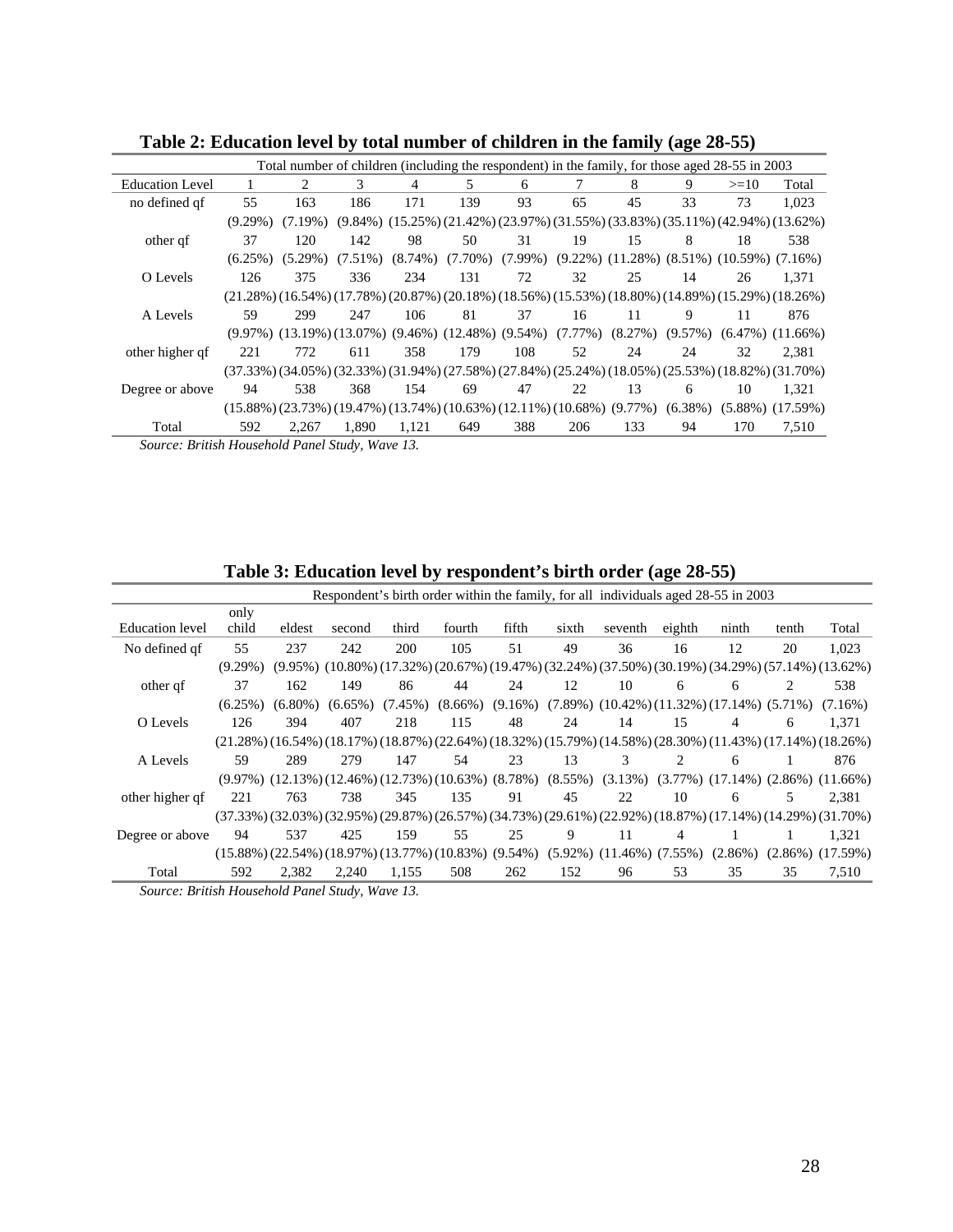| caacaan qaanncaanon oy total chiith en in faniny |                        |            |            |                                   |            |            |            |            |                     |                                                                                                 |                                                                                                                                     |
|--------------------------------------------------|------------------------|------------|------------|-----------------------------------|------------|------------|------------|------------|---------------------|-------------------------------------------------------------------------------------------------|-------------------------------------------------------------------------------------------------------------------------------------|
|                                                  |                        |            |            |                                   |            |            |            |            |                     | Total number of children (including the respondent) in the family, for those aged 28-55 in 2003 |                                                                                                                                     |
| Father's educational qf                          |                        | 2          | 3          | 4                                 | 5.         | 6          | 7          | 8          | 9                   | $>=10$                                                                                          | Total                                                                                                                               |
| refused                                          |                        |            |            |                                   |            |            |            |            |                     |                                                                                                 | 2                                                                                                                                   |
|                                                  | $(0.17\%)$             | $(0.04\%)$ |            |                                   |            |            |            |            |                     |                                                                                                 | $(0.03\%)$                                                                                                                          |
| don't know                                       | 99                     | 185        | 160        | 125                               | 60         | 37         | 19         | 4          |                     | 20                                                                                              | 716                                                                                                                                 |
|                                                  | $(16.72\%)$ $(8.16\%)$ |            |            | $(8.47\%)$ $(11.15\%)$ $(9.24\%)$ |            | $(9.54\%)$ | $(9.22\%)$ |            |                     | $(3.01\%)$ $(7.45\%)$ $(11.76\%)$ $(9.53\%)$                                                    |                                                                                                                                     |
| Never went to school                             | 4                      | 18         | 16         | 8                                 | 9          | 8          | 4          |            |                     | 3                                                                                               | 71                                                                                                                                  |
|                                                  | $(0.68\%)$             | $(0.79\%)$ | $(0.85\%)$ | $(0.71\%)$                        | $(1.39\%)$ | $(2.06\%)$ | $(1.94\%)$ |            | $(0.00\%) (1.06\%)$ | $(1.76\%)$                                                                                      | $(0.95\%)$                                                                                                                          |
| left school no quals                             | 201                    | 773        | 711        | 519                               | 351        | 220        | 135        | 94         | 63                  | 114                                                                                             | 3,181                                                                                                                               |
|                                                  |                        |            |            |                                   |            |            |            |            |                     |                                                                                                 | $(33.95\%)$ $(34.10\%)$ $(37.62\%)$ $(46.30\%)$ $(54.08\%)$ $(56.70\%)$ $(65.53\%)$ $(70.68\%)$ $(67.02\%)$ $(67.06\%)$ $(42.36\%)$ |
| left sch w some qual                             | 105                    | 424        | 333        | 174                               | 82         | 43         | 14         | 12         | 8                   | 15                                                                                              | 1.210                                                                                                                               |
|                                                  |                        |            |            |                                   |            |            |            |            |                     |                                                                                                 | $(17.74\%)$ $(18.70\%)$ $(17.62\%)$ $(15.52\%)$ $(12.63\%)$ $(11.08\%)$ $(6.80\%)$ $(9.02\%)$ $(8.51\%)$ $(8.82\%)$ $(16.11\%)$     |
| got further ed quals                             | 151                    | 703        | 517        | 241                               | 121        | 70         | 27         | 21         | 14                  | 17                                                                                              | 1.882                                                                                                                               |
|                                                  |                        |            |            |                                   |            |            |            |            |                     |                                                                                                 | $(25.51\%)$ $(31.01\%)$ $(27.35\%)$ $(21.50\%)$ $(18.64\%)$ $(18.04\%)$ $(13.11\%)$ $(15.79\%)$ $(14.89\%)$ $(10.00\%)$ $(25.06\%)$ |
| got uni/higher degree                            | 31                     | 163        | 153        | 54                                | 26         | 10         | 7          | 2          |                     | 1                                                                                               | 448                                                                                                                                 |
|                                                  | $(5.24\%)$             | $(7.19\%)$ | $(8.10\%)$ | $(4.82\%)$                        | $(4.01\%)$ | $(2.58\%)$ | $(3.40\%)$ | $(1.50\%)$ | $(1.06\%)$          | $(0.59\%)$                                                                                      | $(5.97\%)$                                                                                                                          |
| Total                                            | 592                    | 2.267      | 1.890      | 1,121                             | 649        | 388        | 206        | 133        | 94                  | 170                                                                                             | 7,510                                                                                                                               |
| Source: British Household Panel Study. Wave 13.  |                        |            |            |                                   |            |            |            |            |                     |                                                                                                 |                                                                                                                                     |

**Table 4: Father's education qualification by total children in family**

*Source: British Household Panel Study, Wave 13.*

| Table 5: Mother's education qualification by total children in family |  |  |  |
|-----------------------------------------------------------------------|--|--|--|
|                                                                       |  |  |  |

|                         |                        |            |            |            |                                                                        |            | Total number of children (including the respondent) in the family, for those aged 28-55 in 2003 |                |            |            |                                                                                                                                     |
|-------------------------|------------------------|------------|------------|------------|------------------------------------------------------------------------|------------|-------------------------------------------------------------------------------------------------|----------------|------------|------------|-------------------------------------------------------------------------------------------------------------------------------------|
| Mother's educational qf |                        | 2          | 3          | 4          | 5.                                                                     | 6          | 7                                                                                               | 8              | 9          | $>=10$     | Total                                                                                                                               |
| refused                 |                        |            |            |            |                                                                        |            |                                                                                                 |                |            |            |                                                                                                                                     |
|                         | $(0.17\%)$             |            |            |            |                                                                        |            |                                                                                                 |                |            |            | $(0.01\%)$                                                                                                                          |
| don't know              | 65                     | 156        | 128        | 96         | 43                                                                     | 36         | 14                                                                                              | 5              | 6          | 13         | 562                                                                                                                                 |
|                         | $(10.98\%)$ $(6.88\%)$ |            | $(6.77\%)$ | $(8.56\%)$ | $(6.63\%)$                                                             | $(9.28\%)$ | $(6.80\%)$                                                                                      | (3.76%)        | $(6.38\%)$ | $(7.65\%)$ | $(7.48\%)$                                                                                                                          |
| never went to school    | 2                      | 15         | 15         | 7          | 13                                                                     | 8          | 4                                                                                               | $\overline{c}$ | 4          | 3          | 73                                                                                                                                  |
|                         | $(0.34\%)$             | $(0.66\%)$ | $(0.79\%)$ | $(0.62\%)$ | $(2.00\%)$                                                             | $(2.06\%)$ | $(1.94\%)$                                                                                      | $(1.50\%)$     | $(4.26\%)$ | $(1.76\%)$ | $(0.97\%)$                                                                                                                          |
| left school no quals    | 269                    | 862        | 803        | 579        | 399                                                                    | 246        | 147                                                                                             | 106            | 66         | 125        | 3.602                                                                                                                               |
|                         |                        |            |            |            |                                                                        |            |                                                                                                 |                |            |            | $(45.44\%)$ $(38.02\%)$ $(42.49\%)$ $(51.65\%)$ $(61.48\%)$ $(63.40\%)$ $(71.36\%)$ $(79.70\%)$ $(70.21\%)$ $(73.53\%)$ $(47.96\%)$ |
| left sch w some qual    | 149                    | 717        | 539        | 273        | 117                                                                    | 55         | 21                                                                                              | 10             | 9          | 16         | 1.906                                                                                                                               |
|                         |                        |            |            |            |                                                                        |            | $(25.17\%)$ $(31.63\%)$ $(28.52\%)$ $(24.35\%)$ $(18.03\%)$ $(14.18\%)$ $(10.19\%)$ $(7.52\%)$  |                | $(9.57\%)$ |            | $(9.41\%) (25.38\%)$                                                                                                                |
| got further ed quals    | 91                     | 406        | 314        | 137        | 68                                                                     | 34         | 19                                                                                              | 9              | 8          | 8          | 1.094                                                                                                                               |
|                         |                        |            |            |            | $(15.37\%)$ $(17.91\%)$ $(16.61\%)$ $(12.22\%)$ $(10.48\%)$ $(8.76\%)$ |            | $(9.22\%)$                                                                                      | $(6.77\%)$     | $(8.51\%)$ |            | $(4.71\%)$ $(14.57\%)$                                                                                                              |
| got uni/higher degree   | 15                     | 111        | 91         | 29         | 9                                                                      | 9          |                                                                                                 |                |            | 5          | 272                                                                                                                                 |
|                         | (2.53%)                | $(4.90\%)$ | $(4.81\%)$ | $(2.59\%)$ | $(1.39\%)$                                                             | $(2.32\%)$ | $(0.49\%)$                                                                                      | $(0.75\%)$     | $(1.06\%)$ | $(2.94\%)$ | $(3.62\%)$                                                                                                                          |
| Total                   | 592                    | 2,267      | 1.890      | 1,121      | 649                                                                    | 388        | 206                                                                                             | 133            | 94         | 170        | 7,510                                                                                                                               |

*Source: British Household Panel Study, Wave 13.*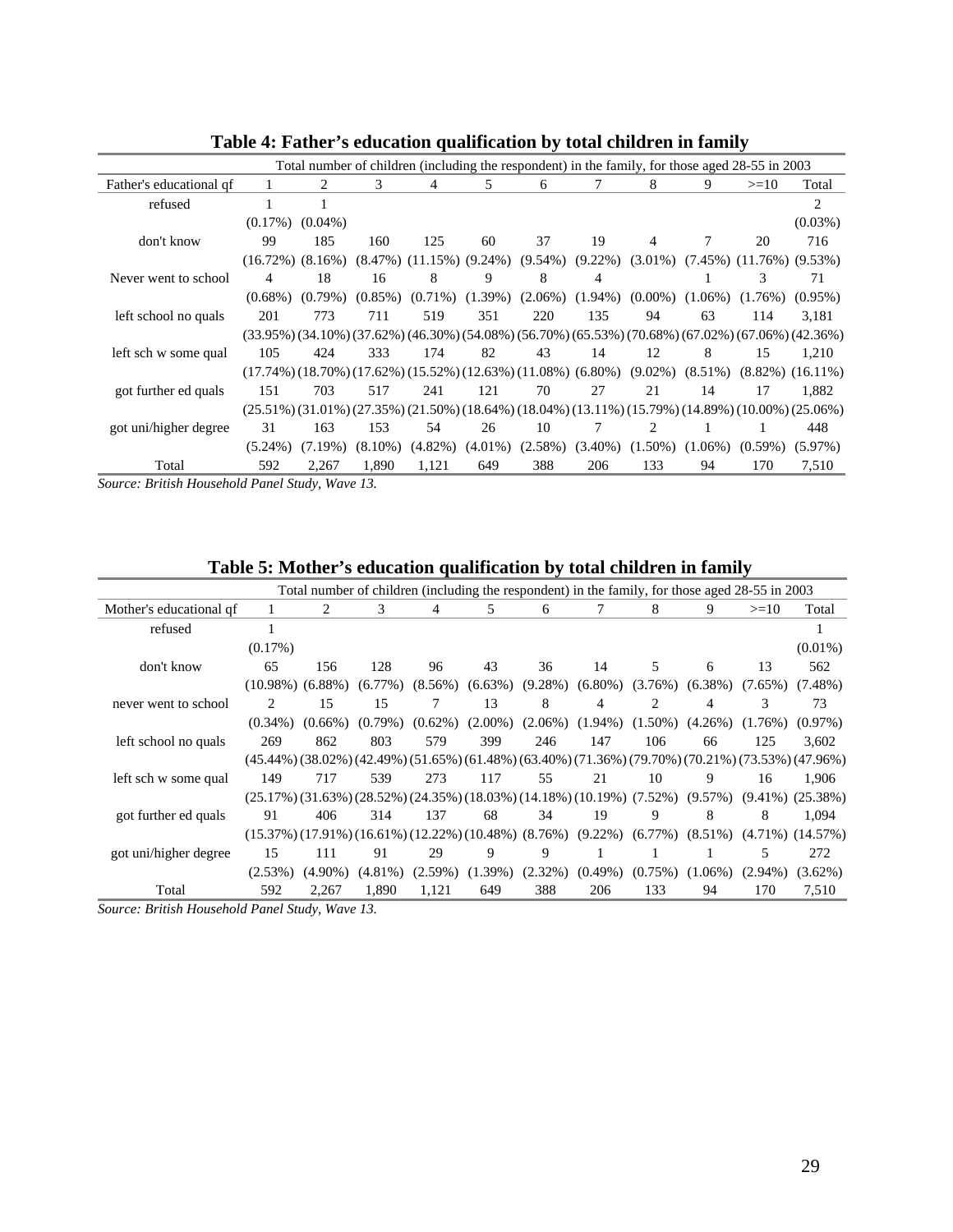|                           | Spec. [1]     | Spec [2]      | Spec $[3]$    | Spec <sup>[4]</sup> |
|---------------------------|---------------|---------------|---------------|---------------------|
| <b>Demographics</b>       |               |               |               |                     |
|                           |               |               |               |                     |
| age 35-44                 | $-0.073$      | $-0.044$      | $-0.05$       | $-0.021$            |
|                           | $(2.30)$ **   | $-1.4$        | $-1.58$       | $-0.63$             |
| age 45-55                 | $-0.204$      | $-0.172$      | $-0.196$      | $-0.156$            |
|                           | $(6.13)$ ***  | $(5.16)$ ***  | $(5.85)$ ***  | $(4.44)$ ***        |
| female                    | $-0.194$      | $-0.18$       | $-0.178$      | $-0.174$            |
|                           | $(7.80)$ ***  | $(7.22)$ ***  | $(7.14)$ ***  | $(6.72)$ ***        |
| nonwhite                  | 0.441         | 0.514         | 0.499         | 0.518               |
|                           | $(5.49)$ ***  | $(6.38)$ ***  | $(6.19)$ ***  | $(6.25)$ ***        |
| <b>Family Attributes</b>  |               |               |               |                     |
| mumdeg                    | 0.528         | 0.528         | 0.523         | 0.562               |
|                           | $(10.31)$ *** | $(10.30)$ *** | $(9.96)$ ***  | $(9.63)$ ***        |
| daddeg                    | 0.283         | 0.314         | 0.302         | 0.253               |
|                           | $(8.62)$ ***  | $(7.79)$ ***  | $(7.68)$ ***  | $(7.24)$ ***        |
| quite a few books         | 0.391         | 0.428         | 0.421         | 0.337               |
|                           | $(8.23)$ ***  | $(7.16)$ ***  | $(7.01)$ ***  | $(6.55)$ ***        |
| lots of books             | 0.606         | 0.643         | 0.636         | 0.552               |
|                           | $(14.19)$ *** | $(12.80)$ *** | $(12.53)$ *** | $(11.81)$ ***       |
| kid inner                 | $-0.204$      | $-0.177$      | $-0.174$      | $-0.173$            |
|                           | $(4.36)$ ***  | $(3.78)$ ***  | $(3.71)$ ***  | $(3.54)$ ***        |
| kid town                  | $-0.171$      | $-0.157$      | $-0.151$      | $-0.146$            |
|                           | $(4.93)$ ***  | $(4.53)$ ***  | $(4.35)$ ***  | $(4.02)$ ***        |
| kid village               | $-0.185$      | $-0.177$      | $-0.171$      | $-0.157$            |
|                           | $(4.95)$ ***  | $(4.73)$ ***  | $(4.56)$ ***  | $(4.02)$ ***        |
| kid rural                 | $-0.23$       | $-0.18$       | $-0.189$      | $-0.173$            |
|                           | $(5.34)$ ***  | $(4.16)$ ***  | $(4.36)$ ***  | $(3.86)$ ***        |
| kid mobile                | 0.083         | 0.09          | 0.087         | 0.099               |
|                           | $-1.34$       | $-1.46$       | $-1.4$        | $-1.52$             |
| working mum               | 0.163         | 0.218         | 0.188         | 0.19                |
|                           | $(5.29)$ ***  | $(2.84)$ ***  | $(3.61)$ ***  | $(2.60)$ ***        |
| <b>Family Composition</b> |               |               |               |                     |
| log family size           |               | $-0.312$      | $-0.328$      | $-0.475$            |
|                           |               | $(12.88)$ *** | $(13.49)$ *** | $(15.17)$ ***       |
| log birth order index     |               |               | $-0.232$      | $-0.23$             |
|                           |               |               | $(7.54)$ ***  | $(7.36)$ ***        |
|                           |               |               |               |                     |
| <b>Parental Cohorts</b>   | Yes           | Yes           | Yes           | Yes                 |
| Observations              | 7510          | 7510          | 7510          | 6918                |
| LR chi <sub>2</sub>       | 1182.25       | 1348.46       | 1405.32       | 1384.96             |
| Log likelihood            | $-12111.1$    | $-12028$      | $-11999.6$    | $-11043.4$          |
| Pseudo R2                 | 0.0465        | 0.0531        | 0.0553        | 0.059               |

### **Table 6: Specifications [1] to [4], Highest Educational Attainment**  (Categorical Education Qualification as Dependent Variable)

*Source: British Household Panel Study, Wave 13* Note: 1. Absolute value of z statistics in parentheses. 2 \* significant at 10%; \*\* significant at 5%; \*\*\* significant at 1%.

3 Parental age cohorts include mum2125-mum 41up, dad2125- dad41up, with mum20 and dad20 as control group respectively.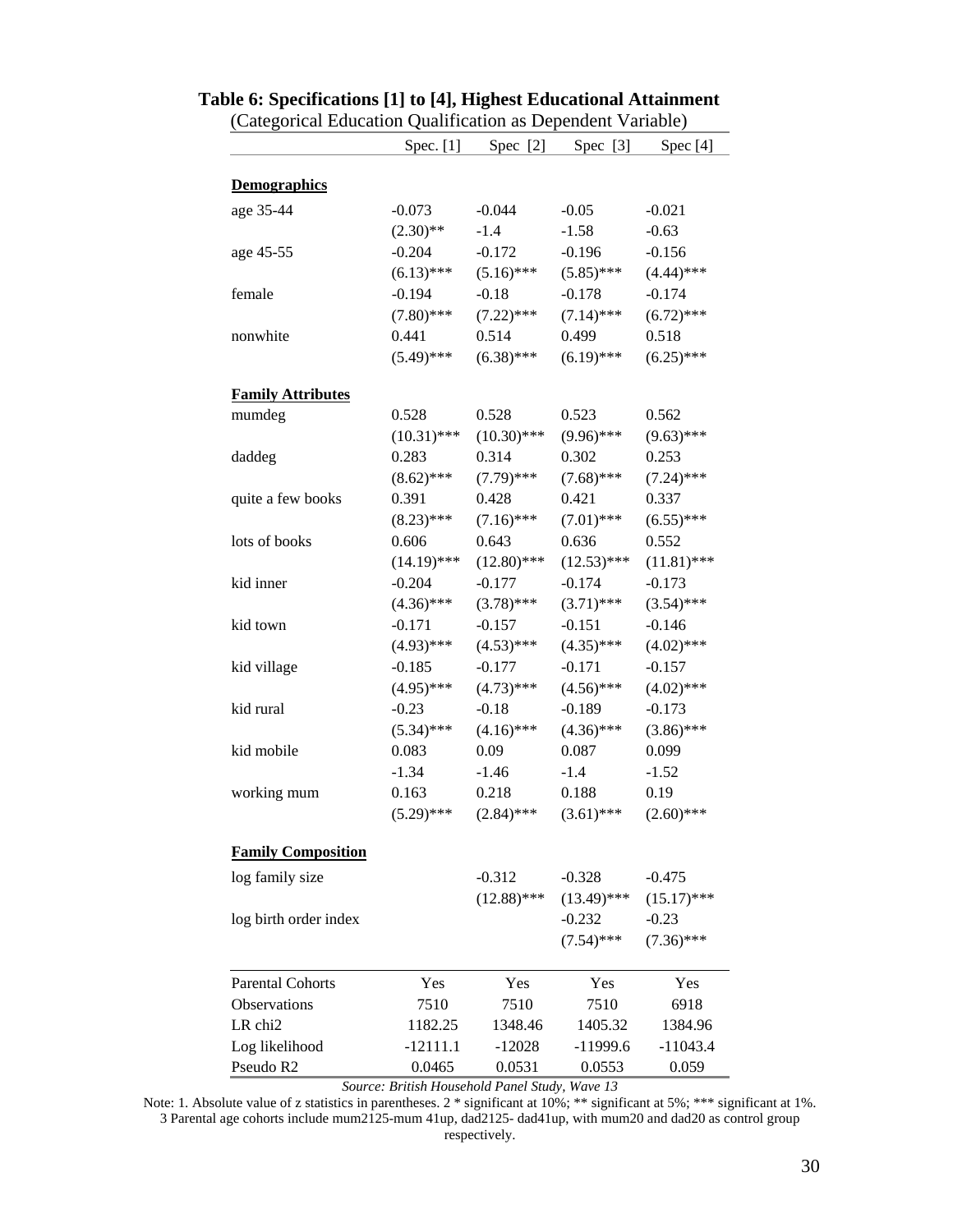### **Table 7: Test for Non-Monotonicity**

Dependent variable: Categorical Highest Education Qualification (only-child respondents excluded)

| <b>Demographics</b>       |               |
|---------------------------|---------------|
| Age 35-44                 | $-0.021$      |
|                           | $-0.64$       |
| Age 45-55                 | $-0.151$      |
|                           | $(4.30)$ ***  |
| Female                    | $-0.174$      |
|                           | $(6.72)$ ***  |
| Nonwhite                  | 0.528         |
|                           | $(6.37)$ ***  |
| <b>Family Attributes</b>  |               |
| Mum degree                | 0.551         |
|                           | $(9.63)$ ***  |
| Dad degree                | 0.225         |
|                           | $(7.29)$ ***  |
| Quite a few books         | 0.297         |
|                           | $(6.57)$ ***  |
| Lots of books             | 0.496         |
|                           | $(11.79)$ *** |
| Kid inner                 | $-0.173$      |
|                           | $(3.53)$ ***  |
| Kid town                  | $-0.146$      |
|                           | $(4.03)$ ***  |
| Kid village               | $-0.159$      |
|                           | $(4.05)$ ***  |
| Kid rural                 | $-0.171$      |
|                           | $(3.80)$ ***  |
| Kid mob                   | 0.101         |
|                           | $-1.55$       |
| Working mum               | 0.126         |
|                           | $(2.45)$ **   |
| <b>Family Composition</b> |               |
| Log family size           | $-0.453$      |
|                           | $(14.17)$ *** |
| $\gamma_1 D_1$            | 0.107         |
|                           | $(2.84)$ ***  |
| $\gamma_2 D_2$            |               |
|                           | -0.111        |
|                           | $(2.95)$ ***  |
| <b>Parental Cohorts</b>   | Yes           |
| Observations              | 6918          |
| LR chi2                   | 1375.35       |
| Log likelihood            | $-11048.2$    |
| Pseudo R2                 | 0.0586        |

Note: 1. Absolute value of z statistics in parentheses.  $2 *$  significant at 10%; \*\* significant at 5%; \*\*\* significant at 1%. 2. Additional includes age, mother's age, sex, mum\_deg, dad\_deg, father's age.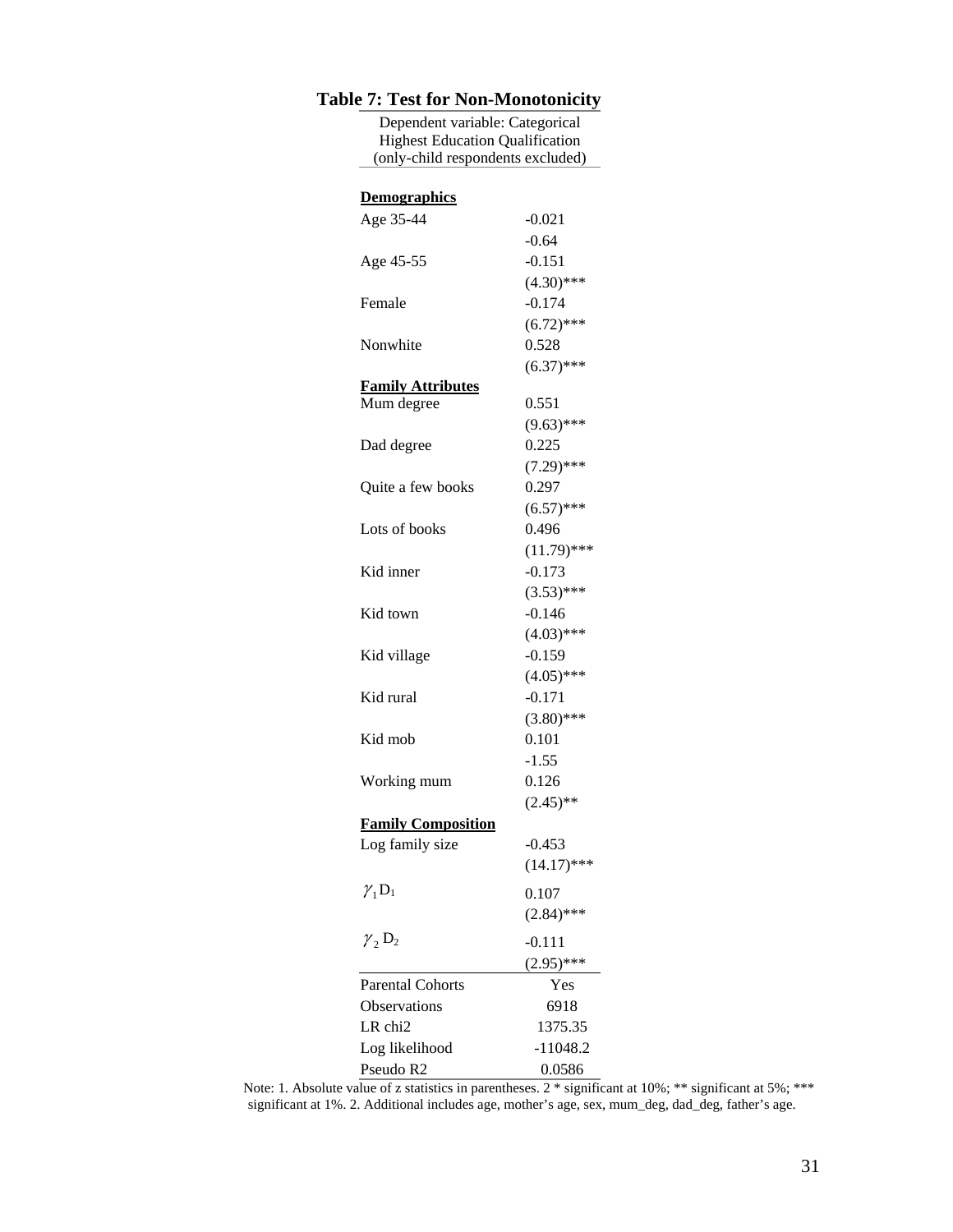|                           | Spec [1a]      | Spec [2a]     | Spec [3a]     | Spec [4a]                                    |
|---------------------------|----------------|---------------|---------------|----------------------------------------------|
| <b>Demographics</b>       |                |               |               |                                              |
| Age 35-44                 | $-0.004$       | $\mathbf{0}$  | $-0.001$      | 0.003                                        |
|                           | $-0.87$        | $-0.1$        | $-0.25$       | $-0.6$                                       |
| Age 45-55                 | $-0.029$       | $-0.025$      | $-0.028$      | $-0.023$                                     |
|                           | $(6.18)$ ***   | $(5.35)$ ***  | $(5.97)$ ***  | $(4.71)$ ***                                 |
| Female                    | $-0.028$       | $-0.026$      | $-0.026$      | $-0.026$                                     |
|                           | $(8.04)$ ***   | $(7.51)$ ***  | $(7.44)$ ***  | $(7.08)$ ***                                 |
| Nonwhite                  | 0.064          | 0.072         | 0.07          | 0.072                                        |
|                           | $(5.81)$ ***   | $(6.58)$ ***  | $(6.42)$ ***  | $(6.37)$ ***                                 |
| <b>Family Attributes</b>  |                |               |               |                                              |
| Mumdeg                    | 0.074          | 0.074         | 0.073         | 0.077                                        |
|                           | $(9.64)$ ***   | $(9.63)$ ***  | $(9.30)$ ***  | $(9.10)$ ***                                 |
| Daddeg                    | 0.036          | 0.039         | 0.038         | 0.03                                         |
|                           | $(8.16)$ ***   | $(7.44)$ ***  | $(7.33)$ ***  | $(6.76)$ ***                                 |
| Quite a few books         | 0.039          | 0.044         | 0.042         | 0.029                                        |
|                           | $(7.00)$ ***   | $(6.06)$ ***  | $(5.91)$ ***  | $(5.55)$ ***                                 |
| Lots of books             | 0.071          | 0.076         | 0.074         | 0.061                                        |
|                           | $(13.51)$ ***  | $(12.28)$ *** | $(12.03)$ *** | $(11.44)$ ***                                |
| Kid inner                 | $-0.029$       | $-0.025$      | $-0.025$      | $-0.024$                                     |
|                           | $(4.35)$ ***   | $(3.84)$ ***  | $(3.79)$ ***  | $(3.54)$ ***                                 |
| Kid town                  | $-0.021$       | $-0.019$      | $-0.018$      | $-0.017$                                     |
|                           | $(4.32)$ ***   | $(3.98)$ ***  | $(3.80)$ ***  | $(3.45)$ ***                                 |
| Kid village               | $-0.022$       | $-0.021$      | $-0.02$       | $-0.017$                                     |
|                           | $(4.23)$ ***   | $(4.02)$ ***  | $(3.87)$ ***  | $(3.21)$ ***                                 |
| Kid rural                 | $-0.03$        | $-0.024$      | $-0.025$      | $-0.023$                                     |
|                           | $(5.00)$ ***   | $(4.00)$ ***  | $(4.18)$ ***  | $(3.70)$ ***                                 |
| Kid mobile                | 0.016          | 0.017         | 0.016         | 0.019                                        |
|                           | $(1.83)*$      | $(1.95)^*$    | $(1.90)*$     | $(2.08)$ **                                  |
| Working mother            | 0.013          | 0.02          | 0.016         | 0.017                                        |
|                           | $(4.11)$ ***   | $(2.01)$ **   | $(2.73)$ ***  | $(1.72)^*$                                   |
| <b>Family Composition</b> |                |               |               |                                              |
| Log family size           |                | $-0.037$      | $-0.039$      | $-0.058$                                     |
|                           |                | $(10.97)$ *** | $(11.56)$ *** | $(13.50)$ ***                                |
| log birth order index     |                |               | $-0.03$       | $-0.03$                                      |
|                           |                |               | $(7.08)$ ***  | $(7.00)$ ***                                 |
| Constant                  | 2.503          | 2.531         | 2.533         | 2.569                                        |
|                           | $(116.09)$ *** |               |               | $(117.49)$ *** $(117.95)$ *** $(109.50)$ *** |
|                           |                |               |               |                                              |
| <b>Parental Cohorts</b>   | Yes            | Yes           | Yes           | Yes                                          |
| Observations              | 7510           | 7510          | 7510          | 6918                                         |
| Adj R-sq                  | 0.1291         | 0.1428        | 0.1483        | 0.1585                                       |
| F stat                    | 43.81          | 47.31         | 47.71         | 47.52                                        |

### **Table 8: Ln of Years of Schooling**

Note: 1. Absolute value of z statistics in parentheses. 2 \* significant at 10%; \*\* significant at 5%; \*\*\* significant at 1%. 3 Parental age cohorts include mum2125-mum 41up, dad2125- dad41up, with mum20 and dad20 as control group respectively.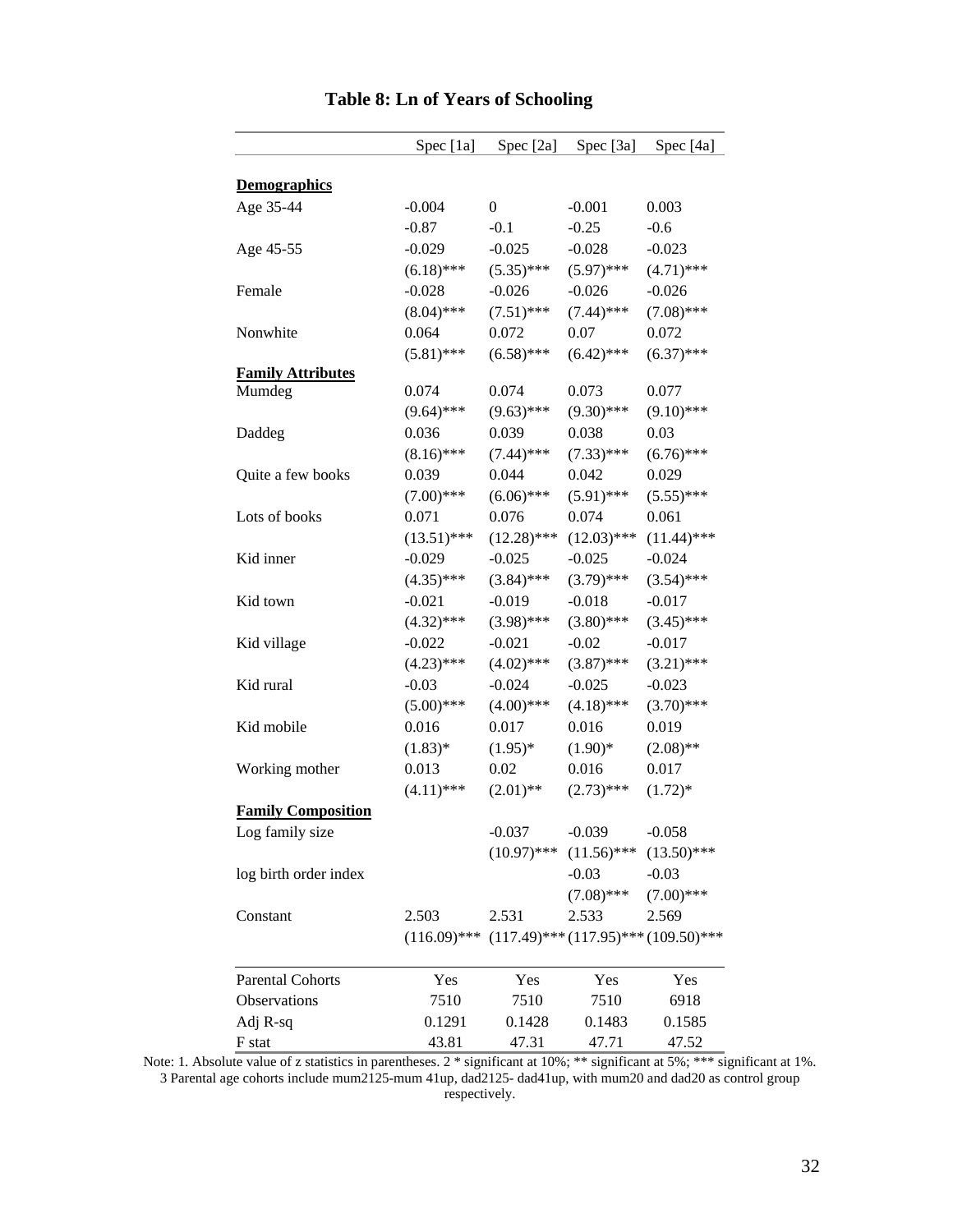|                     | <b>Spec</b> [3]  | <b>Spec</b> [5]    | Spec <sup>[6]</sup> | <b>Spec</b> [7]    | <b>Spec</b> [8]    | <b>Spec</b> [9]    |
|---------------------|------------------|--------------------|---------------------|--------------------|--------------------|--------------------|
|                     | <b>Preferred</b> | <b>Gender</b>      | Famnorm             | Famnorm            | Workmum            | Mum_deg            |
|                     | <b>Model</b>     | <b>Interaction</b> | <b>Dummy</b>        | <b>Interaction</b> | <b>Interaction</b> | <b>Interaction</b> |
| logt_child2         | $-0.328$         | $-0.329$           | $-.328$             | $-0.24$            | $-0.352$           | $-0.343$           |
|                     | $(13.49)$ ***    | $(9.08)$ ***       | $(-13.48)$ ***      | $(4.53)$ ***       | $(10.25)$ ***      | $(13.05)$ ***      |
| logB2               | $-0.232$         | $-0.177$           | $-.232$             | $-0.196$           | $-0.206$           | $-0.184$           |
|                     | $(7.54)$ ***     | $(3.92)$ ***       | $(-7.53)$ ***       | $(2.69)$ ***       | $(4.69)$ ***       | $(5.48)$ ***       |
| logt_child2*female  |                  | 0.001              |                     |                    |                    |                    |
|                     |                  | $-0.03$            |                     |                    |                    |                    |
| logB2*female        |                  | $-0.101$           |                     |                    |                    |                    |
|                     |                  | $-1.64$            |                     |                    |                    |                    |
| Famnorm             |                  |                    | .001                | .206               |                    |                    |
|                     |                  |                    | 0.03                | 0.62               |                    |                    |
| logt_child2*famnorm |                  |                    |                     | $-0.111$           |                    |                    |
|                     |                  |                    |                     | $(1.85)^*$         |                    |                    |
| logB2*famnorm       |                  |                    |                     | $-0.042$           |                    |                    |
|                     |                  |                    |                     | $-0.53$            |                    |                    |
| workmum             |                  |                    |                     |                    | .280               |                    |
|                     |                  |                    |                     |                    | 0.96               |                    |
| logt_child2*workmum |                  |                    |                     |                    | 0.055              |                    |
|                     |                  |                    |                     |                    | $-1.14$            |                    |
| logB2*workmum       |                  |                    |                     |                    | $-0.055$           |                    |
|                     |                  |                    |                     |                    | $-0.89$            |                    |
| mumdeg              |                  |                    |                     |                    |                    | .184               |
|                     |                  |                    |                     |                    |                    | $(3.28)$ ***       |
| logt_child2*mumdeg  |                  |                    |                     |                    |                    | 0.096              |
|                     |                  |                    |                     |                    |                    | $-1.37$            |
| $logB2*$ mumdeg     |                  |                    |                     |                    |                    | $-0.295$           |
|                     |                  |                    |                     |                    |                    | $(3.46)$ ***       |
|                     |                  |                    |                     |                    |                    |                    |
| Observations        | 7510             | 7510               | 7510                | 7510               | 7510               | 7510               |
| LR chi2             | 1405.32          | 1454.11            | 1405.32             | 1439.03            | 1446.44            | 1445.71            |
| Log likelihood      | $-11999.6$       | $-11975.2$         | $-11999.56$         | $-11982.7$         | $-11979$           | $-11979.4$         |
| Pseudo R2           | 0.0553           | 0.0572             | 0.0553              | 0.0566             | 0.0569             | 0.0569             |

### **Table 9: Models with Interaction Terms**  (Categorical Education Qualification as Dependent Variable)

Note: 1. Absolute value of z statistics in parentheses.  $2 *$  significant at 10%; \*\* significant at 5%; \*\*\* significant at 1%.

*.*